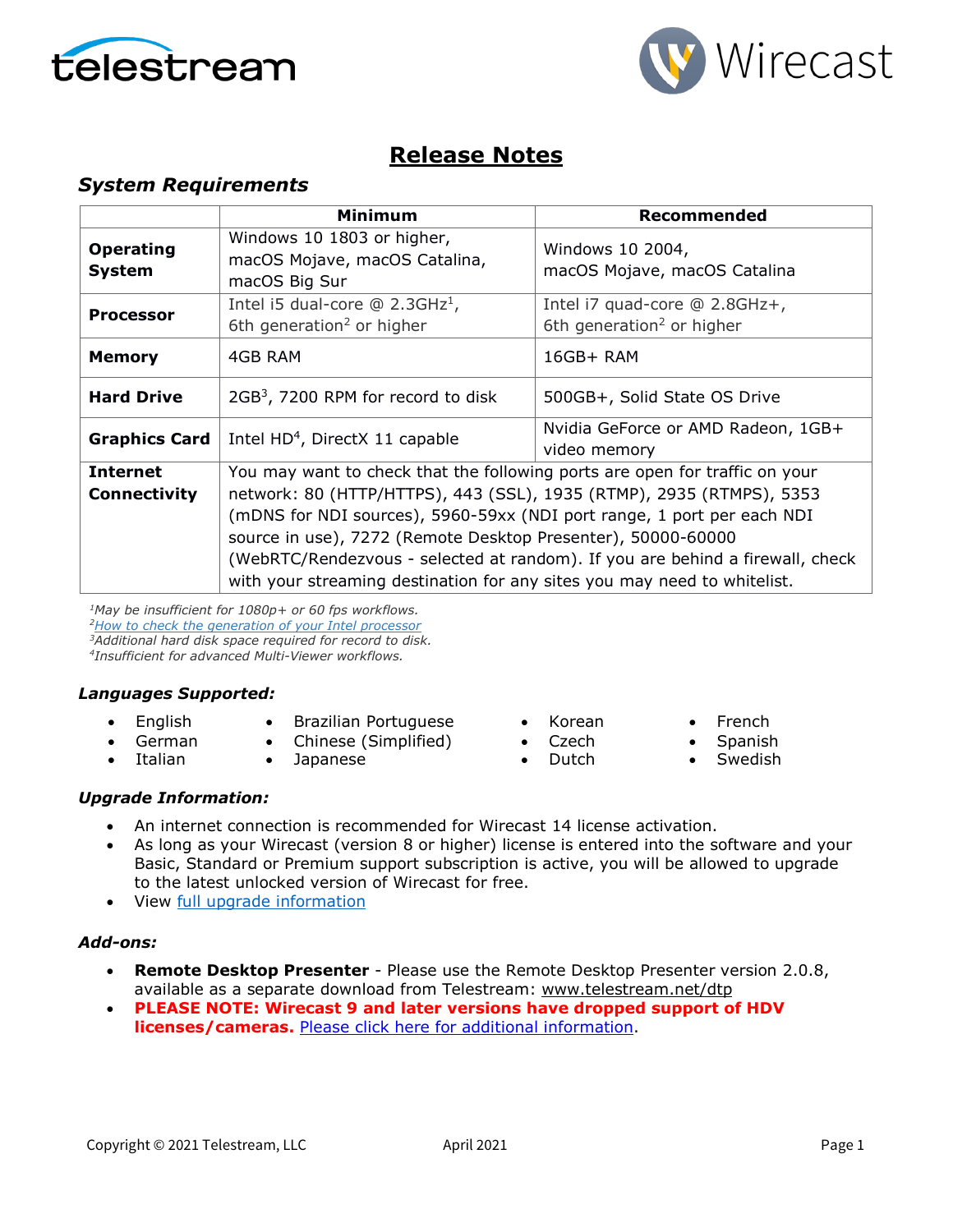



# *Best Practices*

### **Minimum Required Upload Speed:**

- It is recommended that an upload speed rate of at least double the selected video bitrate be available, especially for a total target bitrate of 10Mbps (Megabits per second) or less, or when there are multiple outgoing streams.
- Upload speed can be tested at a website such as [TestMy.net/upload.](http://testmy.net/upload)
- Additional tasks that can consume upload bandwidth on the network should also be considered when determining how much of the available upload bandwidth can be allocated towards streaming.

#### **Rendezvous**

Wirecast Rendezvous uses WebRTC technology that can be very resource intensive. For the best experience, we suggest considering the following table when choosing hardware:

|                        | Studio (2 guests $+ 1$ host) | Pro $(7$ guests + 1 host)  |
|------------------------|------------------------------|----------------------------|
| Bandwidth <sup>5</sup> | Add 4 Mbps                   | Add $5+$ Mbps <sup>6</sup> |
| Processor <sup>5</sup> | $15$ quad-core <sup>7</sup>  | i7 quad-core <sup>7</sup>  |

<sup>5</sup> Based on a single simultaneous stream of 720p30 x264 @ 4.0Mbps.

<sup>6</sup> Bandwidth per guest will scale downwards as more are added to maintain reliability.

<sup>7</sup> Minimum recommended processor with example stream<sup>4</sup>. More demanding workflows may require a more capable CPU.

See our [Rendezvous Best Practices Guide](http://www.telestream.net/pdfs/technical/Wirecast-Rendezvous-Best-Practices-Guide.pdf) for more information.

### **ISO Recording:**

- Solid State Drive or fast RAID array recommended for ISO Recording and Replay functionality.
- Actual data rates will vary depending on quality level selected for ProRes or x264, as well as the resolution and frame rate selected.
	- For ProRes recording please refer to [Apple's ProRes data rate specifications.](https://en.wikipedia.org/wiki/Apple_ProRes#ProRes-Overview)
- Total expected data rate should be compared to available disk write speed to ensure adequate disk throughput.

### *Failure to ensure the available disk write speed is greater than the highest expected total data rate may result in frames being dropped from recordings (ISO, Replay, and Record-to-Disk).*

See our [ISO Recording Guide](https://www.telestream.net/pdfs/technical/Wirecast-ISO-Best-Practices-Guide.pdf) for more information.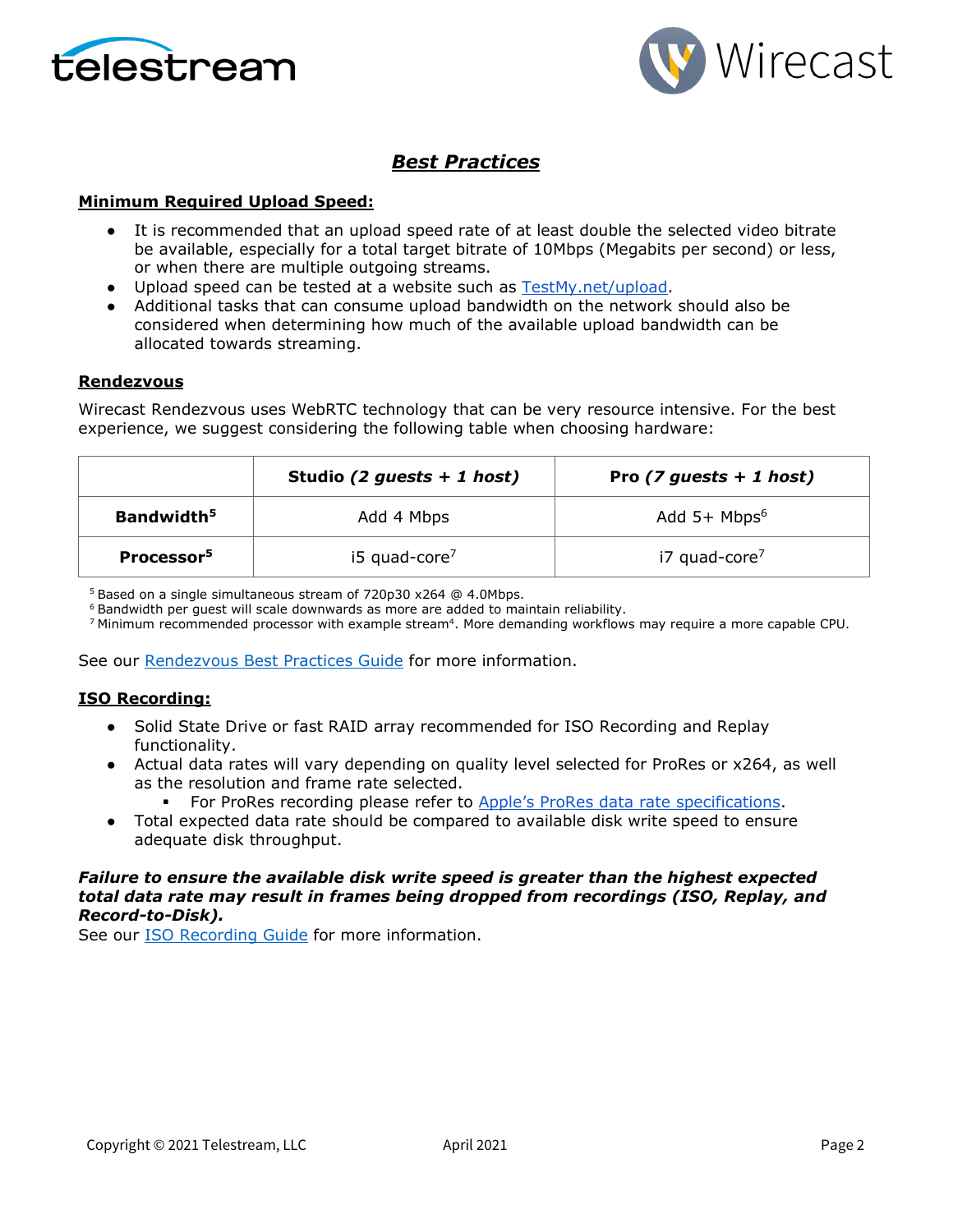



# *Best Practices (cont.)*

### **Hardware accelerated encoding requirements:**

• Intel Quick Sync Video encoding requires an Intel CPU with an Intel® QuickSync Video core[.](http://ark.intel.com/search/advanced?QuickSyncVideo=true&MarketSegment=DT)

[List of Intel CPUs supporting QuickSync](https://ark.intel.com/content/www/us/en/ark/search/featurefilter.html?productType=873&0_QuickSyncVideo=True)

- NVIDIA NVENC encoding requires an NVidia GPU with Kepler architecture or newer[.](https://developer.nvidia.com/nvidia-video-codec-sdk) [NVIDIA only maintains a general list of supported GPUs](https://developer.nvidia.com/nvidia-video-codec-sdk)
- Apple Hardware Accelerated H.264 encoding requires a Mac with an integrated Intel GPU\*. *\*This may change in the future, as the Apple API decides what hardware acceleration method is to be used. At the time of this writing, only Quick Sync via an Intel GPU is supported.*

#### **High frame-rate streaming (60fps):**

- High frame-rate streaming will result in increased CPU usage and require a higher bit rate (4Mbps or higher) for a quality encode.
- Simply switching to a higher frame-rate without ensuring the CPU and bitrate are sufficient may result in a lower quality encode.

#### **CPU Usage:**

- Consider lowering your canvas frame rate and/or streaming resolution to lower CPU usage.
- Maintained system CPU usage greater than 60% will increase the likelihood of dropped frames.

*(End of Page)*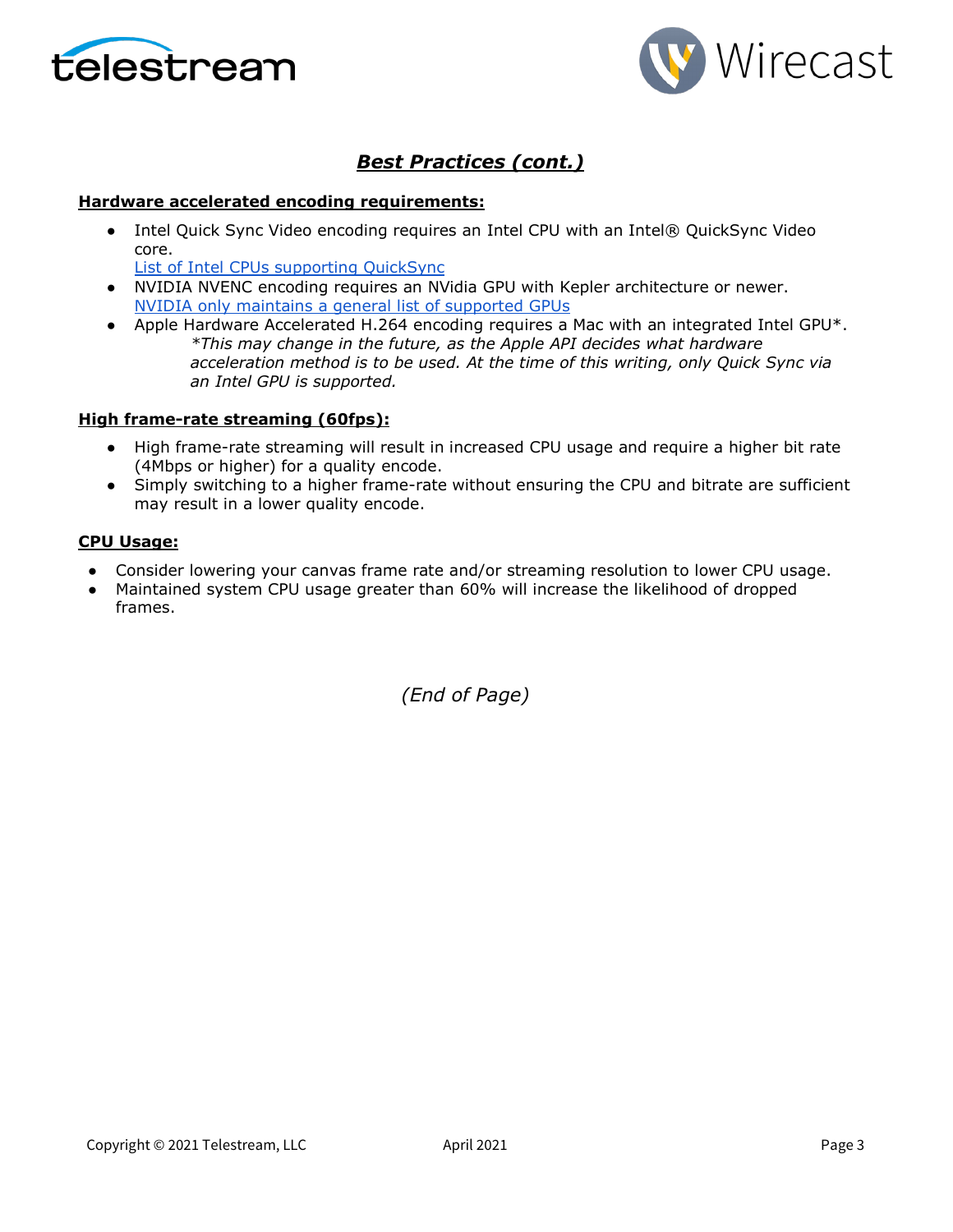



# **Wirecast 14.1.2 (Mac only)**

### • **Fixes:**

- WIRE-18339: Fixed a rare crash on macOS that could appear more frequently when there were many Screen Captures and/or System Devices in the document.
- WIRE-17996: XKeys Controller now works with macOS Big Sur.

# **Wirecast 14.1.1**

### • **Fixes:**

- WIRE-18445 / WIRE-18444 /18397: Fixed several issues with YouTube encoder presets not behaving. (Please Note: if you encounter any issues with the YouTube output destination, please report that to our support team, and if needed, a workaround is to use the RTMP destination to your YouTube account.)
- WIRE-18420: Fixed an issue where some people couldn't create Facebook Events on their accounts.
- WIRE-18404: Chroma Key now works again on macOS Mojave.

# **Wirecast 14.1**

Wirecast 14.1 incorporates new features that will enable new workflows and improve your existing ones. Here's a quick rundown of some of the new features and important improvements and fixes in version 14.1.

- **New! Rendezvous back-channel chat**: Enables behind-the-scenes messaging between hosts/guests.
- **New! Shot ISO (Pro-only)**: You can now independently record any shot in your document, including Rendezvous shots, audio-only shots or any user-generated shots. Great for NLE workflows.
- **New! SRT output**: Support for Secure Reliable Transport (SRT) output via Caller method. Supports x264 and Apple H.264 encoding methods. SRT is an open-source video transport protocol that enables the delivery of high-quality and secure, low-latency video across the public Internet. [http://www.srtalliance.org](http://www.srtalliance.org/)
- **Improved! Mac Audio capture plugin**: Restored the ability to bring into Wirecast any audio any running apps are producing on your Mac
- **New! ProRes encoding on Windows**: Great for NLE workflows, now available for Windows, for both ISO recording and record to disk.
- **New! Canvas preference page**: Time-saving default for document canvas size, video frame rate, and snapping settings.
- **Improved! Media playback improvements**: Performance and efficiency improvements for playback of PNG animations.
- **Improved! Rendezvous connection improvements**: Better reconnection if your Rendezvous guests somehow get disconnected.
- **Updated! Blackmagic SDK**: Adds new resolution options and also fixes some issues when capturing certain resolutions.
- **Fixed! Audio distortion with Blackmagic output**: Fixed an issue where some audio could become distorted on output with Blackmagic devices.
- Plus, lots of other bug fixes and improvements!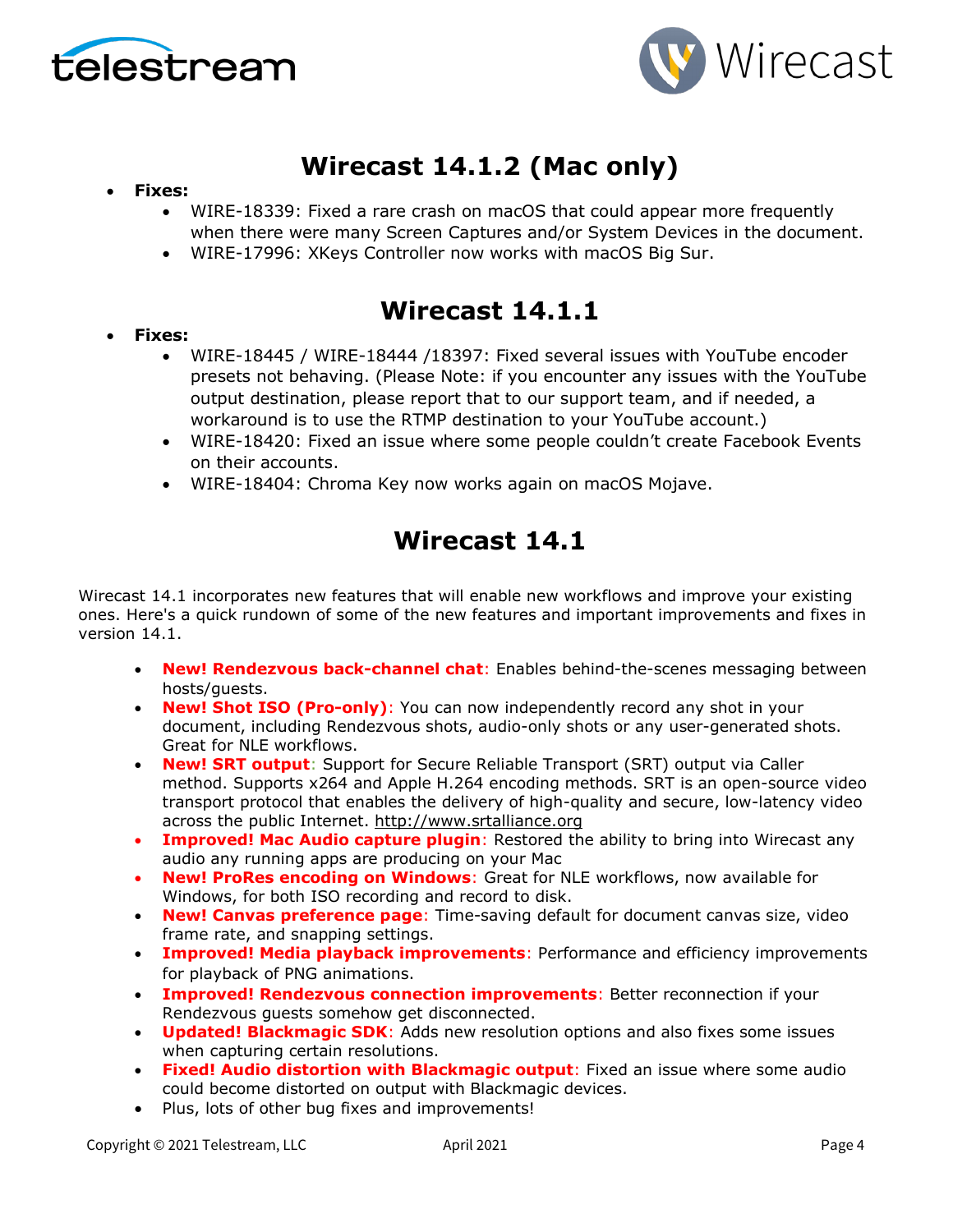



## **Full Release Notes**

- **New & Improved:**
	- WIRE-18344: Added US-centric date formats to Clock Widget.
	- WIRE-18168: Removed Facebook Live with User Code Destination. Facebook has deprecated this functionality.
	- WIRE-18064: Added a new dynamic destination for Castr.
	- WIRE-18021: New and improved System Audio Capture on Mac works on T2 chip Macs and on macOS Big Sur. Better performance, more reliable, delicious on toast.
	- WIRE-18004: Treat yourself, once again, to cropping by percentage. (And for those of you who liked cropping by pixels, we got you covered).
	- WIRE-18000: You can now happily hide your cursor when screen capturing on Windows.
	- WIRE-17998: ISO recording doesn't have to be hard, but we tried to make it easier by adding better error messaging for common ISO recording problems.
	- WIRE-17966: Major improvement to ISO recording. Now you can ISO Record SHOTS! (Think Rendezvous shots, Wirecast Go shots, audio only shots…). To nerd out on this, read our little companion [novel here.](https://www.telestream.net/download-files/wirecast/14-1/ISO-Recording-Changes.pdf)
	- WIRE-17952/WIRE-17898: In some cases, devices don't provide accurate time stamps. This can cause A/V sync issues. We now expose an option in System Device Properties to use timestamps "Provided by source" or "Generated by Wirecast". [More info here.](http://telestream.force.com/kb/articles/Knowledge_Article/Wirecast-Timestamps-Option/)
	- WIRE-17901: Updated the look of the Rendezvous Session window to make it match the Rendezvous Dashboard.
	- WIRE-17875/ WIRE-17220: Made improvements to auto-reconnect Rendezvous. Previously, if the connection to Rendezvous was cut-off for any reason (e.g. unplugging ethernet cable, switching WiFi connections, network failure, etc.), the video displays for your Rendezvous guests would freeze and not restore themselves even after whatever caused the network failure was fixed. Now we will try to reconnect 8 times. When the reconnection process begins, a progress wheel widget is displayed in the bottom right next to the 'Disconnect' button. If reconnection fails, you are automatically disconnected from the session and given an error message.
	- WIRE-17810/WIRE-17404/WIRE-13505: New! Added the ability to output via Secure Reliable Transport (SRT). Read more about SRT: [http://www.srtalliance.org.](http://www.srtalliance.org/)
	- WIRE-17636: We jazzed up and improved our Clock Widget, because 2020 seems like a really good time for some self-improvement and decluttering.
	- WIRE-17745/ WIRE-14963: If you check out Preferences, you may just notice a new option called "Canvas". Yep, now you can set a whole bunch of default settings for your broadcast canvas.
	- WIRE-17660: Ooh, shiny new update for our Blackmagic SDK to version 11.6.0, adding support for capture and output of more video formats. Note, this will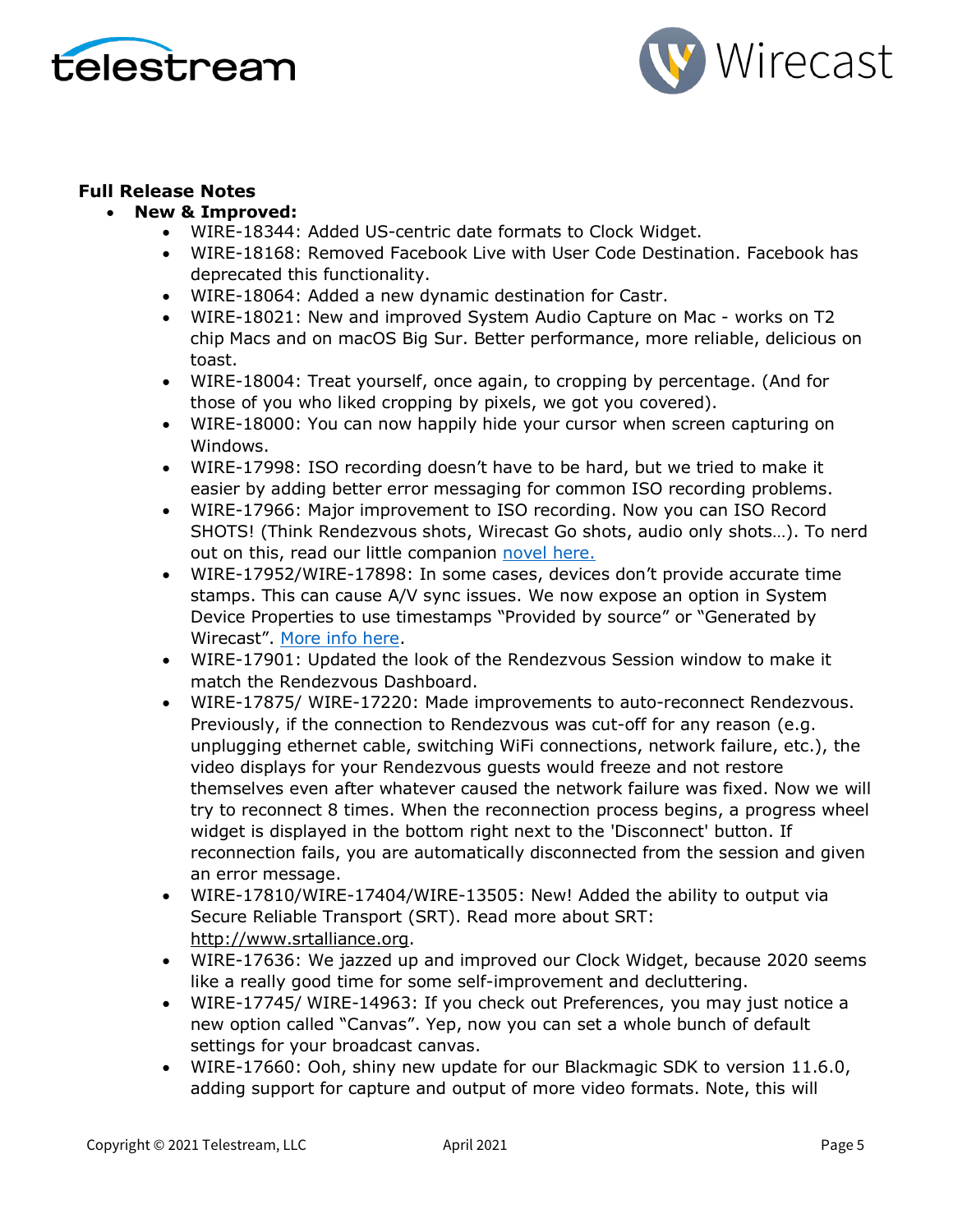



require an update to the Blackmagic drivers- but don't worry, we'll display a warning in the user log if you need to update your drivers.

- WIRE-17573: Now, you can schedule your LinkedIn Live video on your Page or profile in advance.
- WIRE-17442: We now show ISO recording errors in the app Notifications window instead of rudely interrupting your workflow with a modal dialog box.
- WIRE-17082: Improved the performance of 4K webcams.
- WIRE-16861/WIRE-16704: We now enable ProRes recording on Windows (for regular recording and ISO recording).
- WIRE-14425: Added a field to specify how frequently you want to update your RSS feed in the Text Widget. Minimum value is 5 seconds.
- WIRE-14052: A default Replay speed can now be set at 0.25x, 0.5x, 1x, or 2x.
- WIRE-13977: With our updated Shot ISO recording feature, you can now map a single audio source to multiple video tracks (shots).
- WIRE-13636: Increased the maximum video delay value to 10 seconds.
- WIRE-13575: New Rendezvous Chat feature. Now you can message instantly with your Rendezvous guests, right within the app. Confirm they're ready, tell all the guests you're going off script, or let someone know they have spinach in their teeth.

### • **Fixes:**

- WIRE-18364: In a continued effort to banish 2020 from our memories, we updated our About box to display 2005-2021.
- WIRE-18343: Fixed an issue where the Clock Widget's time display could go out of sync with real time when the computer went to sleep.
- WIRE-18342: Our Live Icon thumbnails were not updating when showing a Clock. They do now.
- WIRE-18330: Fixed an issue where StreamDeck Multi Shot by Name wasn't working on Windows. This update will be distributed via the Stream Deck Plugin.
- WIRE-18311: Added a note to in-app Cloud Settings page that the service will end March 15<sup>th</sup>, 2021. On that note, please be aware: Wirecast Restream and Wirecast Live Captioning features are being phased out. The last date to renew a subscription will be March 15, 2021. [Learn more](http://www.telestream.net/telestream-support/wire-cast/faq.htm?kbURL=http://telestream.force.com/kb/articles/Knowledge_Article/Wirecast-Web-Services-Restream-Closed-Caption-Announcement)
- WIRE-18302: Now it's no longer possible to input 0 for size in the Shot Layer Properties size box when Locked Aspect Ratio is enabled.
- WIRE-18296: We wrangled the Cross Dissolve transition to once again fade audio instead of cutting it.
- WIRE-18291: Squashed a crash that could occur when attempting to stream to SRT after deleting another configured output.
- WIRE-18283: Fixed Shot Layer Drop Shadows on the Clock Widget.
- WIRE-18272: Multiviewer was only displaying on the primary monitor when running Wirecast through the Rosetta emulator on macOS M1 machines. It now happily will display on other monitors.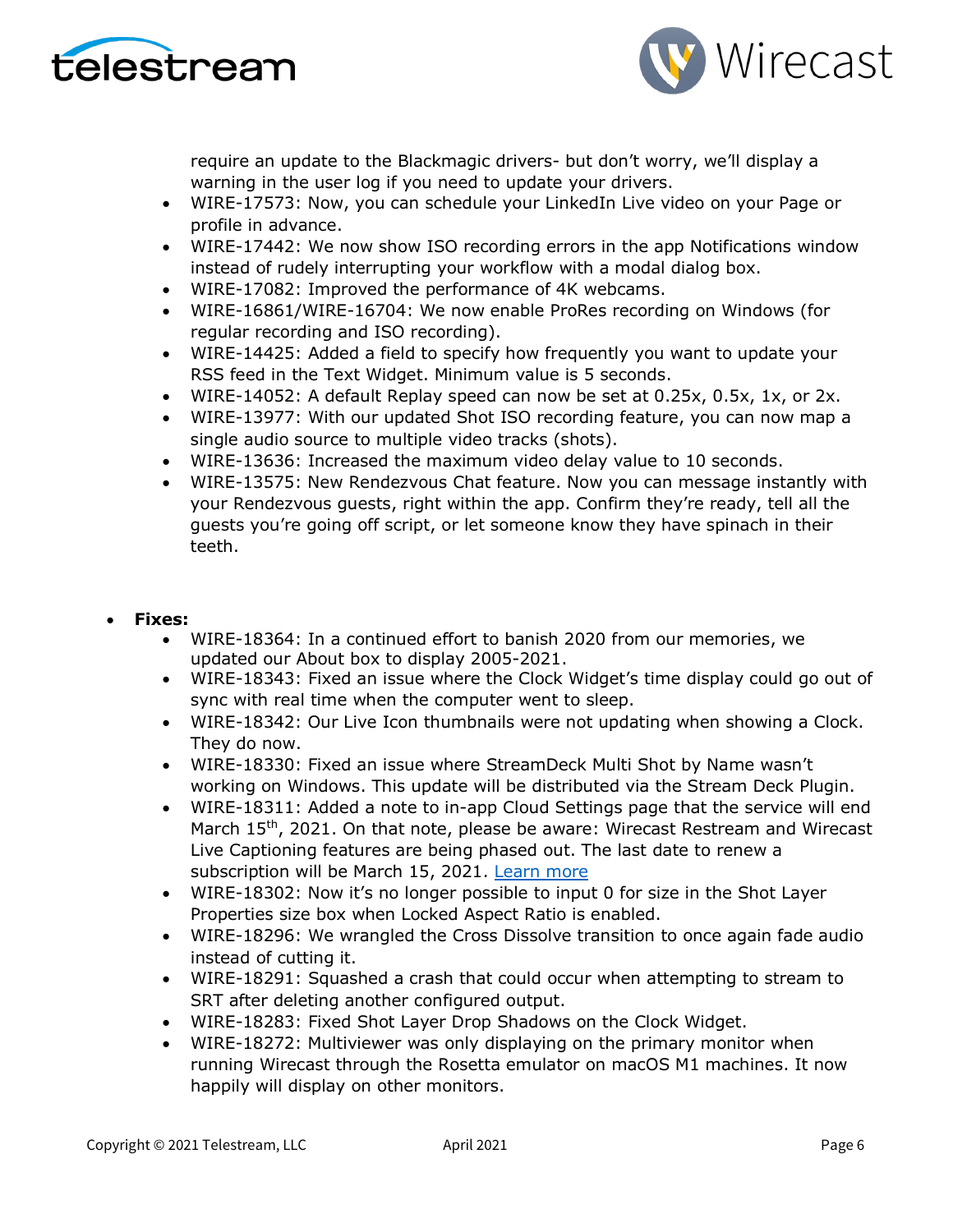



- WIRE-18262: Fixed a doozy where Blackmagic Output could stop sending audio if seeking or switching shots on certain media files (especially if they are long GOP format. Note: don't use those when you can avoid it!).
- WIRE-18208: Removed "Record Additional Audio channels" checkbox from Shot ISO recording UI.
- WIRE-18207/WIRE-17960: Wirecast now will not obstinately ignore your mouse clicks on Windows, which you could have experienced if you removed a layer via the Shot Layers right-click context menu.
- WIRE-18153: Fixed an issue where the Main Shot Display on Windows briefly stretched or squished when you zoomed layer height.
- WIRE-18149/WIRE-18048: Increased size of the Vimeo authentication window on Windows, which is helpful when you actually want to see it.
- WIRE-18146: Users will now see a warning message if they open Wirecast when GPU Tweak II is active in the On-Screen Display (OSD). Best to not use that with Wirecast. Trust us.
- WIRE-18133: Audio increases in volume momentarily when using certain transitions.
- WIRE-18115: Removed an erroneous warning message when you opened a Wirecast document from Windows Explorer if you already had another document open.
- WIRE-18104: Crash on exit with certain Thunderbolt 3 PCI-e adapters with certain Blackmagic capture cards on macOS.
- WIRE-18093: Order of operations change for streaming to LinkedIn Live: we'll check if live video is available, then create a post (instead of creating a post and then checking for the live video).
- WIRE-18077: Reverted a previous performance improvement with H.264 files on Windows due to the change causing playback problems with other certain media files.
- WIRE-18075: Did you know there was something wrong with opacity setting for Solid color on macOS? No? Oh. Then there wasn't. See, everything is fine.
- WIRE-18070: Fixed a crash that could occur on macOS when changing shot templates.
- WIRE-18065: Fixed an issue where opening context menus would cause the Multiviewer to drop frames on Windows.
- WIRE-18052/ WIRE-18051/ WIRE-18050: Simplified the Output Settings for Facebook, Twitch and Vimeo by removing a Sign-Up link that was so small you could barely see it anyway.
- WIRE-18044: When a YouTube Event is selected, we now try to select a preset matching the event's stream frame rate and resolution.
- WIRE-18022: If you change your canvas size and try to quit, we will now stop you and ask if you want to save that change. Just trying to make things easier for you.
- WIRE-18015/ WIRE-17776: You may have heard, we updated our Clock widget and happily, all the typeface settings now work. Unless it's Chalkboard. No one should be using Chalkboard font.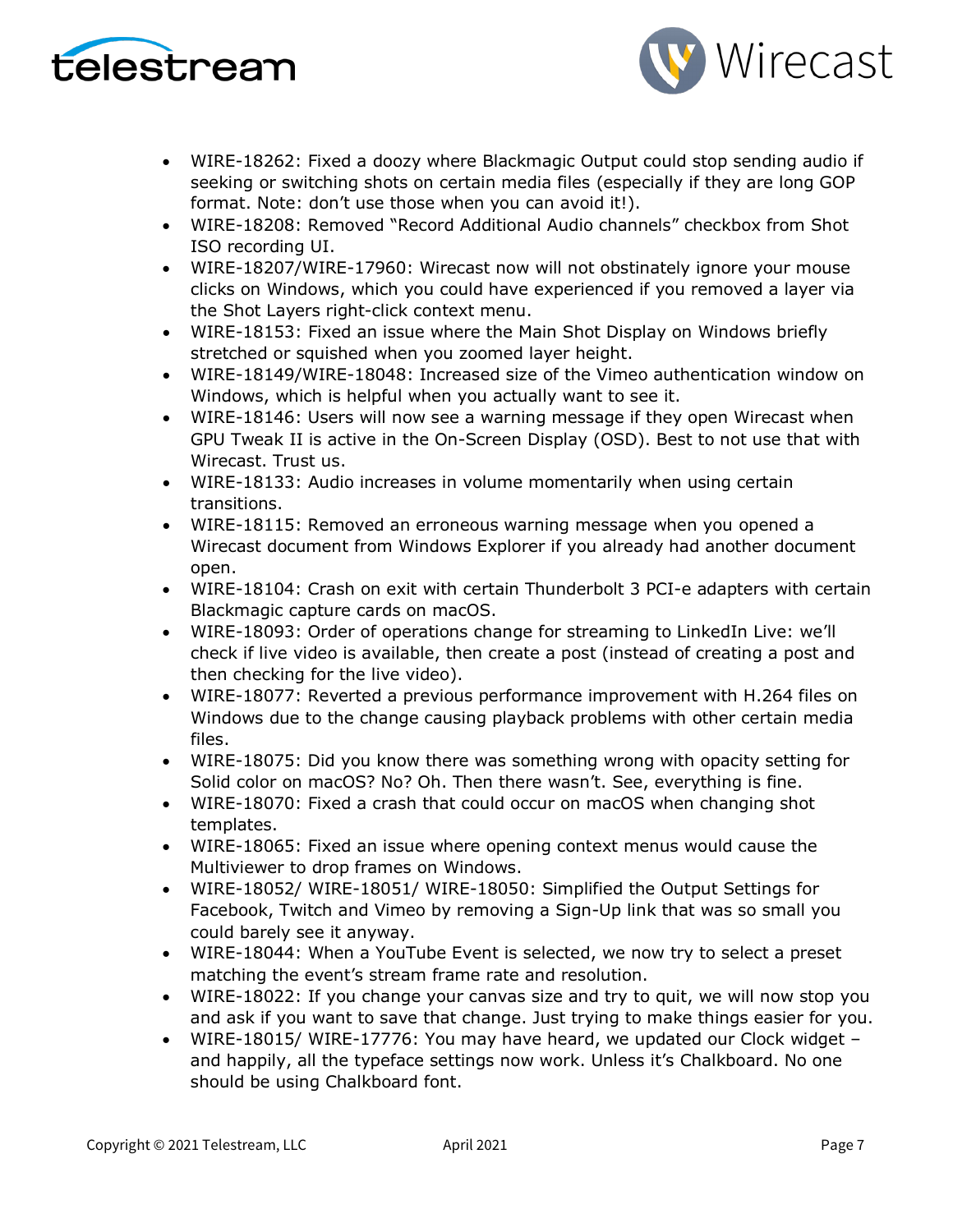



- WIRE-18013: Now when you transition a shot with the De-Ess filter enabled, you won't hear a popping noise – causing you to run to the microwave to check your popcorn before it burns.
- WIRE-18010: If you try to record an ISO recording to a folder that doesn't exist, we will now warn you politely, instead of giving you the finger and silently refusing to record.
- WIRE-17997/WIRE-16967: Fixed an assertion failure when playing specific media files.
- WIRE-17981: Fixed a bug that caused a deleted document to hang around defiantly in your Welcome Window.
- WIRE-17968: Creating a new Rendezvous session after trying to reconnect to an expired one now works.
- WIRE-17962: We now add a helpful, nicely worded error message to the Notification window if you try to do a Screen Capture on macOS if Wirecast hasn't been given Screen Recording permissions.
- WIRE-17959: We removed 'Show Facebook Post' link from our Facebook Destination Scheduled Events since Facebook has removed this functionality.
- WIRE-17948/WIRE-17760/WIRE-17620/WIRE-17481: Fixed a crash that could happen when adding a Blackmagic source that is capturing certain resolutions.
- WIRE-17928: Fixed an issue with certain RSS feeds not displaying correctly.
- WIRE-17912: If you uncheck Twitter in Output Settings, we will no longer illogically require you to log into your Twitter account before you can stream.
- WIRE-17906: The zoom on your Main Shot Display layers will now be saved when you close and reopen your document.
- WIRE-17897: We updated to the latest version of NDI HX2 which fixed a bug in HX2 decoding causing some HX2 video to not appear on older Macs.
- WIRE-17896: Removed the end date fields from YouTube Event dialog.
- WIRE-17847/WIRE-18109: Now your settings are maintained when you copy and paste a source from one shot to another
- WIRE-17813: We thank you for your patience. Wirecast sometimes took a long time to open if you had recent documents with Titler Live sources. Once you open and save your document, you'll see that's fixed. (You'll need to open any recent Wirecast Documents that appear in your Welcome Window, and save them to stop experiencing slow loading.)
- WIRE-17737: Fixed an annoying issue where audio would become distorted when outputting via in Blackmagic output.
- WIRE-17682: If your RTMP output fails, we now perform a little check to see if perhaps your firewall or antivirus is blocking your ability to stream, and we'll quietly let you know.
- WIRE-17589: Fixed a link in an ISO-related error message that led you into a dark alley and left you there to figure out what happened and to fend for yourself.
- WIRE-17575: Fixed a rare crash on macOS that could occur at quit, when the Teradek Streamreader plugin was installed.
- WIRE-17470: We squashed a bug where playing certain media files could cause an indefinite hang on older Macs.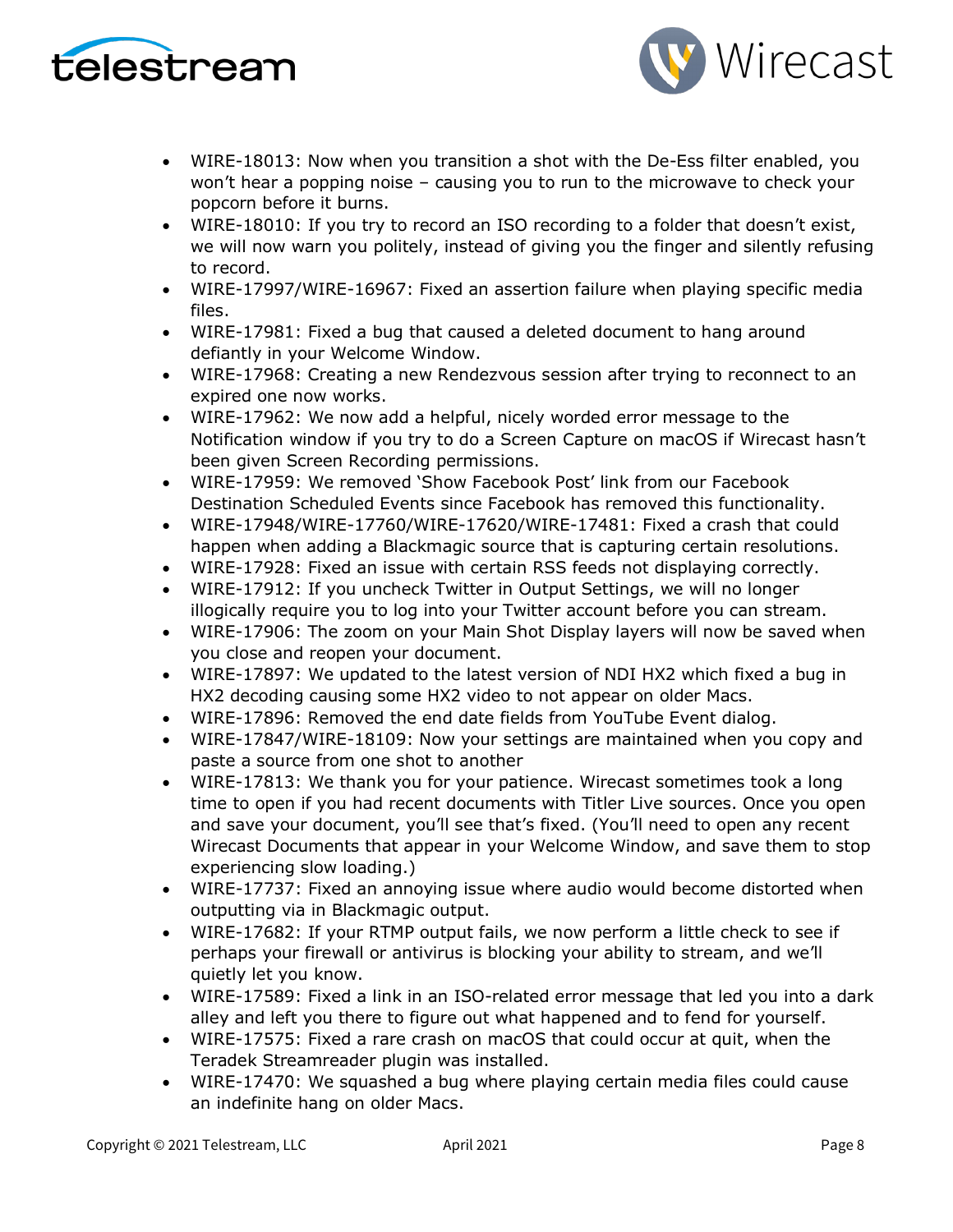



- WIRE-17259: Improved error messaging when attempting to connect to a source with dimensions greater than 8000 pixels. 8k is our limit.
- WIRE-17052: Fixed some of our output statistics, which weren't reflecting accurate statistics. Awkward!
- WIRE-17008: Improved performance of animated PNG media files, which could cause high CPU usage on playback.
- WIRE-16226: Fixed issues where YouTube outputs would get confused if you had several users or outputs.
- WIRE-15370: Fixed playback issues with specific media files with AAC audio. Basically, the software equivalent of when your mechanic puts in a new air filter and you have to take their word for it
- WIRE-15161: Updated our Dynamic Destination Documentation to include hardware encoders.

# **Wirecast 14.0.4**

### • **Fixes:**

• WIRE-18071: One more YouTube fix: We enabled Wirecast to use a previous YouTube stream key when creating events.

# **Wirecast 14.0.3**

### • **Fixes:**

- WIRE-18045: Updated the Lumens PTZ Profile, which may have the happy consequence that some Sony cameras will now work with this profile.
- WIRE-18030: We now limit the Multiviewer render frame rate to the canvas frame rate, which should reduce the amount of background processing going on. Previously this would always render at 60Hz.
- WIRE-18028: We removed the Stream Now event for YouTube Destination, since YouTube has removed this option.
- WIRE-18027: Fixed a Backenderror when creating a YouTube Event. No one wants a backenderror.
- WIRE-17990: Fixed a crash that could occur if you edited a YouTube Scheduled Event and that Event mysteriously returned a start date of 1/1/1970.
- WIRE-17955/WIRE-17941: Text Scrolling now works when OS is set to any language other than English.
- WIRE-17934: We re-enable Global Keyboard Shortcuts on macOS Big Sur. If you were following closely, we disabled them on Catalina because they caused a crash. Big Sur doesn't have that issue.
- WIRE-17913: RTMP output stream field can now be empty, and you can write your own stream name into the field.

### **Known Issues**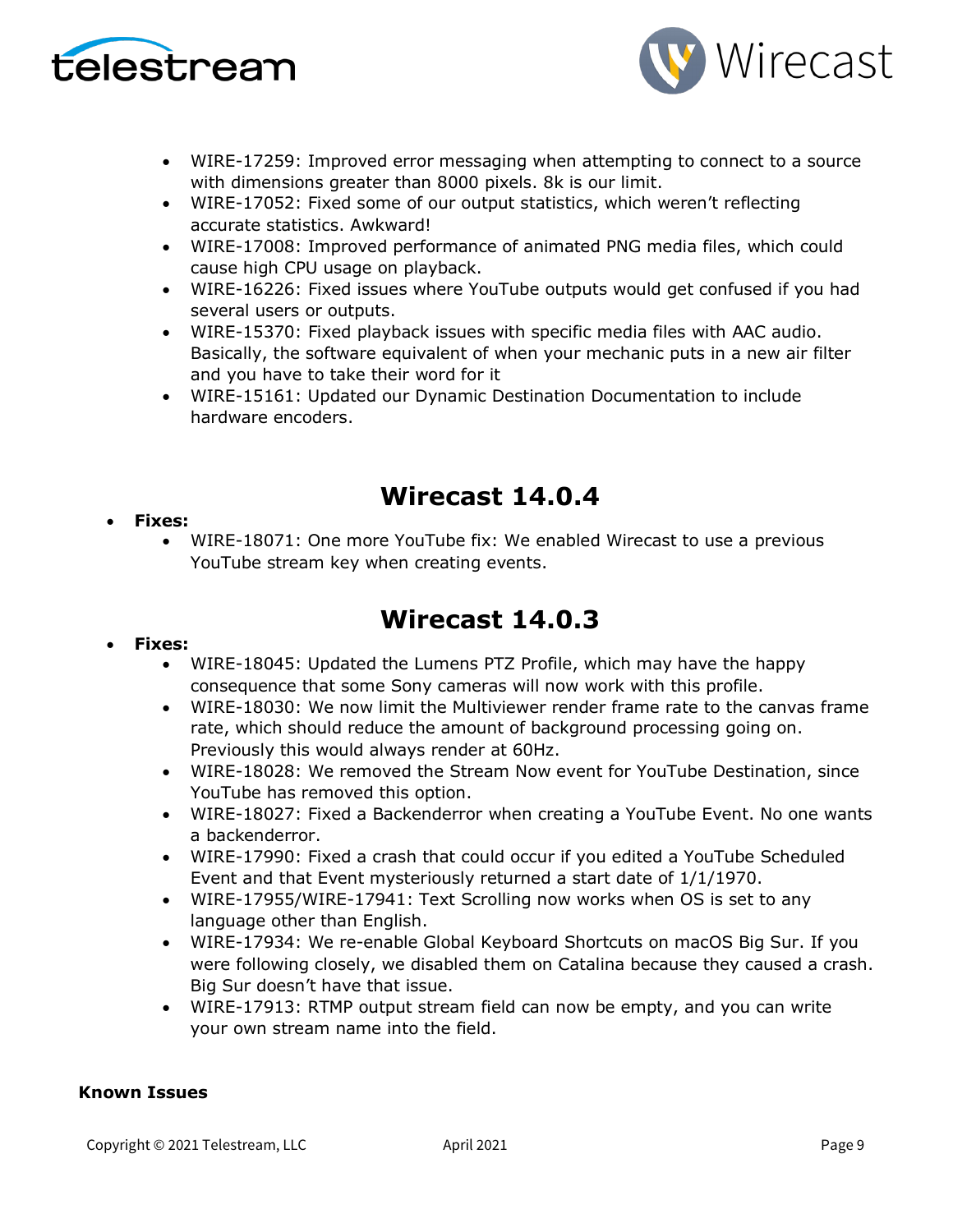



- NOTE: XKeys Controller does not currently work on macOS Big Sur. If you plan to use XKeys with Wirecast, we advise you to stay on macOS Catalina or Mojave.
- NOTE: As part of the fix for WIRE-17286, on BlackMagic devices, we now identify them via hardware ID instead of enumeration order. The fallout is that if you have a document that once referred to one piece of hardware it may fail to initially reference a different piece of hardware. The workaround is to use the asset manager to replace the references to the new hardware. Once done, that document should save your new sources as expected.

# **Wirecast 14.0.2**

• This was a non-public release specific to Wirecast Gear.

# **Wirecast 14.0.1 (Mac only)**

### • **Fixes:**

• WIRE-17908: Fixed rare crash when stopping an RTMP output on macOS

# **Wirecast 14.0**

## • **New & Improved:**

- WIRE-17882: Added an option on Wirecast Gear licenses to disable audio capture from the capture cards.
- WIRE-17852/ WIRE-17835: Added a lock button to link the new width and height size fields in the Video Properties tab.
- WIRE-17730: Updated Wirecast Gear 300 and 400 series capture cards drivers and SDK to version 190.1.
- WIRE-17825: Brightened the display of Stream/Record/ISO Times.
- WIRE-17705: Removed a superfluous error message.
- WIRE-17704: Implemented a new way to scale your sources using a handy Jog Wheel widget.
- WIRE-17674: Add a visual example to the documentation of the Countdown Clock Display Gear icon menu.
- WIRE-17666: Removed Auto-Canvas option as it was confusing and no longer serving a useful purpose. New documents will default to 720p. Older documents will be set at their actual canvas size, and you'll get a warning if your output resolutions don't match your canvas size.
- WIRE-17628: We updated some code to make our capture card inputs more efficient for Wirecast Gear 300 and 400 series.
- WIRE-17617: Updated the highlight color for Windows buttons to be less obnoxious than the bright green.
- WIRE-17610: Clarified a bit of wording on Chromakey Properties.
- WIRE-17594: Added support for Snap Camera.
- WIRE-17586: Improved the design of the NDI GPU encoding toggle button to make it clearer which was off, and which was on.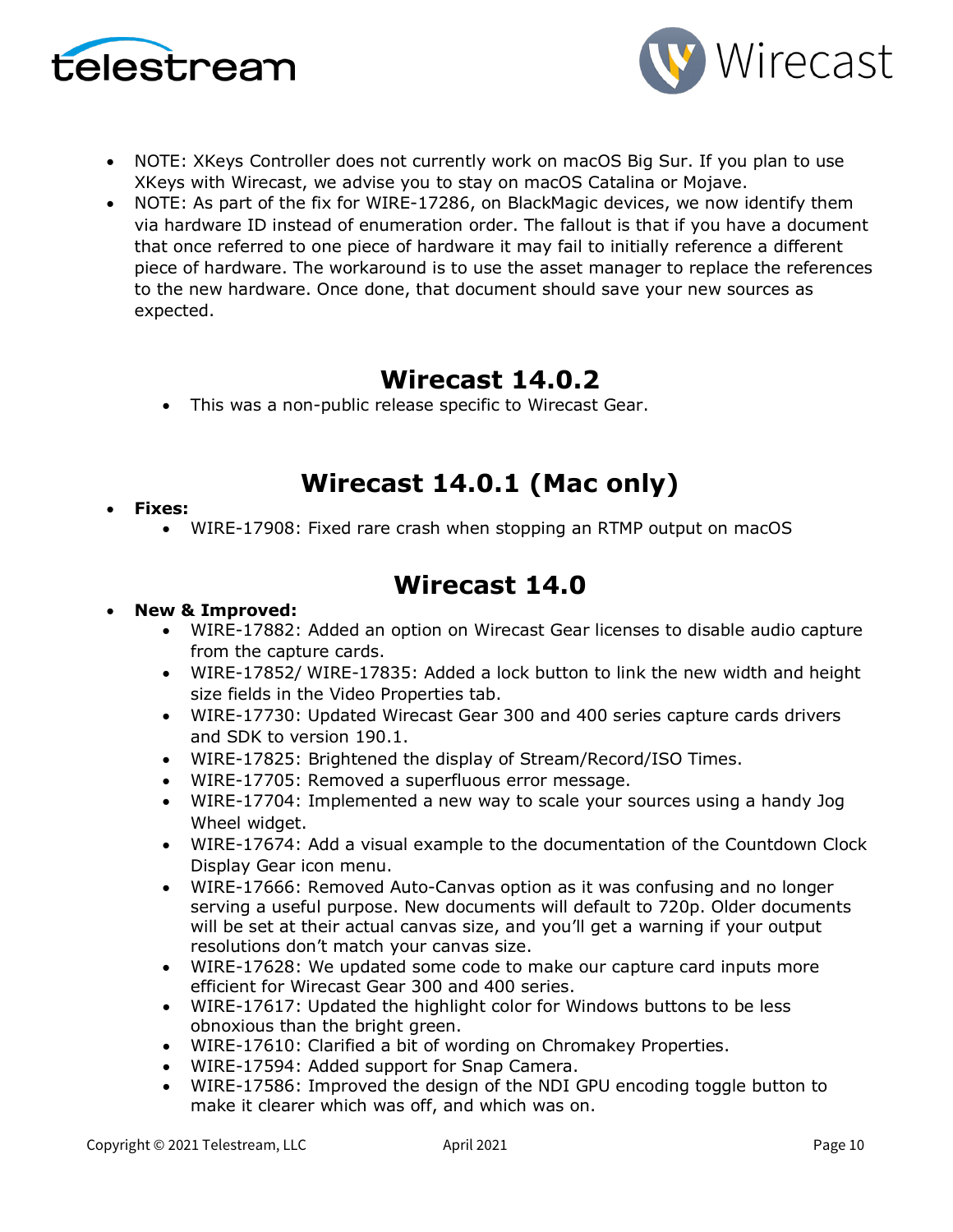



- WIRE-17585: Added a checkbox option in Advanced Preferences to allow you to reconnect live shots automatically if they get disconnected. Defaults to checked.
- WIRE-17577: Implemented a system of fixed latency for selecting the video & audio frames to render for each source. As part of this, we added a new text field to the Advanced section of the Preferences that will let you specify the Global Input Latency Wirecast should use. Lower latency means more possibility of audio blips; longer latency means more delay before video & audio are shown.
- WIRE-17556: We added an option to disconnect all peers when ending a Rendezvous session
- WIRE-17533: Added the ability to set a LinkedIn Live event to "Public" or "Private".
- WIRE-17467: Added a font face pop up to more accurately select font variations.
- WIRE-17451: Updated the term "Audio Interface" to the more descriptive "Audio Playback" for clarity.
- WIRE-17432: Now we allow you to create a custom encoder when outputting to Facebook Live.
- WIRE-17325: Added a tooltip to help explain the Facebook Optimize Connection button.
- WIRE-17318: We no longer notify you when a new update comes out if your OS is not supported.
- WIRE-17317/WIRE-17238: Updated the button placement in the Rendezvous dashboard to prevent you from unintentionally starting a new session when you meant to connect to a previous session.
- WIRE-17313: Made a minor update to the Vimeo Output API.
- WIRE-17277: Enabled GPU decoding for NDI sources.
- WIRE-17260/WIRE-16693: Updated our Solid Color overlay functionality with a fancy new GPU-accelerated one.
- WIRE-17229: Gave a minor makeover to our "Add Source" Window layout.
- WIRE-17197: Implemented a number of changes to improve the reconnection behavior of Wirecast Go when used as a source.
- WIRE-17190: Smoothed out audio from sources when connecting and disconnecting.
- WIRE-17077: Updated to NDI SDK 4.5.
- WIRE-17019: Wirecast now opens at the size of the screen instead of at a certain size in the top left corner of the screen
- WIRE-16972: Made some under-the-hood improvements to the Audio Mixer, which should result in an improved efficiency and reduced CPU load.
- WIRE-16933: Upgraded our Webstream plugin (libVLC) to version 3.0.8.
- WIRE-16930/ WIRE-16734/ WIRE-6613 /WIRE-14: Introducing Chroma Key v2: Added new features to our Chroma Key to enable more accurate keying, including spill suppression, edge coloring, clipping ranges and more.
- WIRE-16929: Introducing Color Key: Added a new Color Key feature which keys using colors in the RGB space. Useful for images (logos) that have non-black and non-white backgrounds.
- WIRE-16928: Introducing Luma Key: Added a new Luma Key feature which sets the image alpha based on the intensity  $(y)$  value, ignoring the color (U and V) values. This is useful if you have a logo with a white or black background you wish to remove.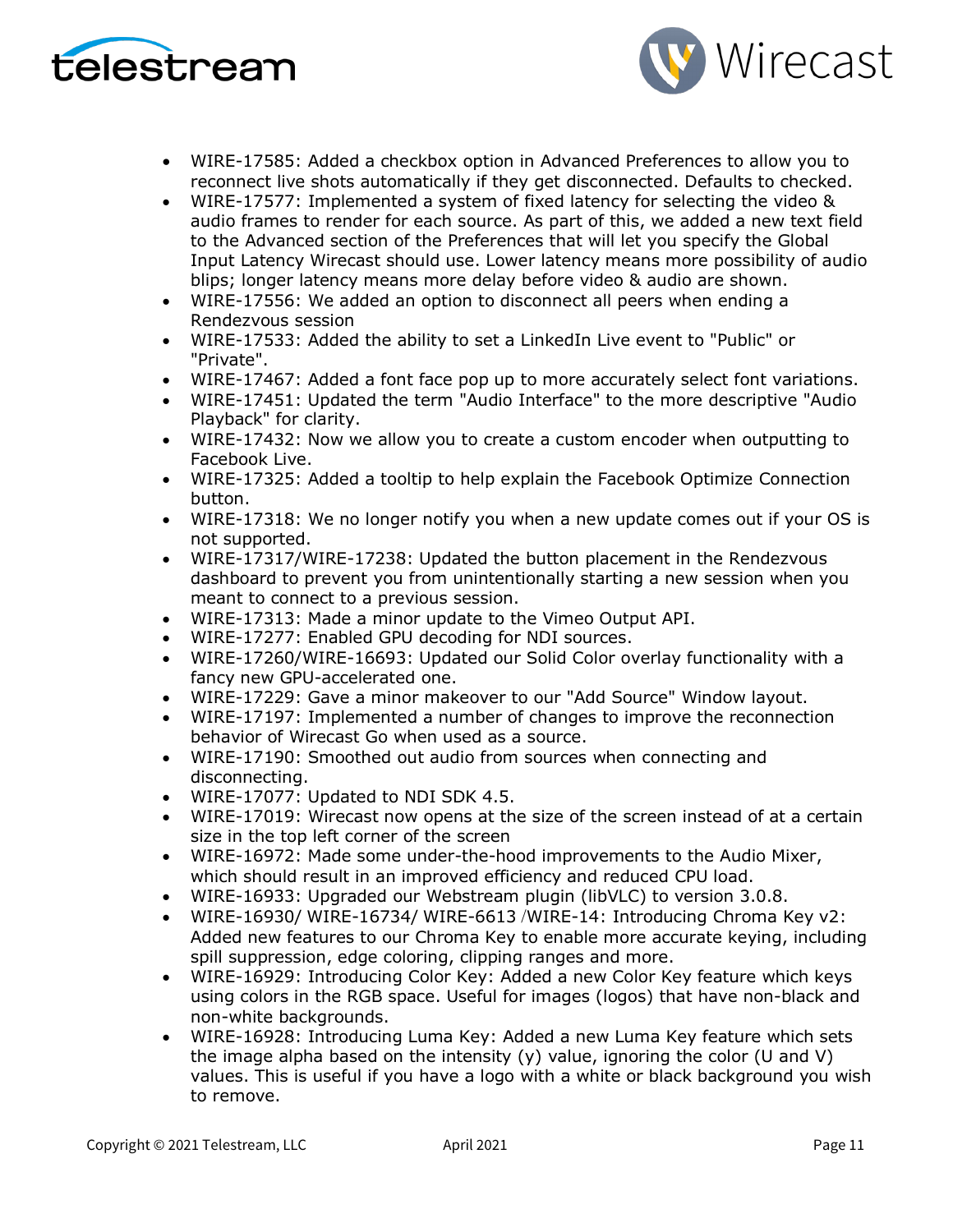



- WIRE-16925/WIRE-12741/WIRE-16650: Rebuilt our Mulitviewer, and in the process, added some cool new audio meters.
- WIRE-16847: Implemented a menu & menu items under the 'Switch' menu that restores the toggle functionality of Layers in the Main Shot Display area.
- WIRE-16783: Rebuilt the Shot Layers User Interface- you'll notice some snappier animations and a subtle new look.
- WIRE-16749: Added support for new "made for Kids" guidelines in YouTube destination.
- WIRE-16739: Improve the Output Statistics for RTMP Destinations.
- WIRE-16732: Changed the way we store/show your document thumbnail, to reduce file size.
- WIRE-16699: Rewrote our text widget to, among other things, improve performance and smoothness of scrolling text.
- WIRE-16663: There is now a 'Delete all' button in the Asset Manager window to remove all missing assets at once.
- WIRE-16648: Switched from the Apple-deprecated OpenGL render engine to Metal on macOS.
- WIRE-16129: Major improvements in the way Wirecast sizes incoming video sources. This, along with the new ways you can resize your videos and bounding boxes, should make it much easier to get your media precisely the size you want it to be.
- WIRE-15995/WIRE-17442: We moved the status bar to the bottom of the main document UI to free up space at the top. It will show System CPU, bitrate, dropped frames, viewer count, Facebook reactions and Telestream Cloud status.
- WIRE-15915: Added the ability to bring in an NDI audio only source.
- WIRE-15584: Added an "Add All" button in Rendezvous to more efficiently add all guests at once.
- WIRE-14979: We now allow you to set In and Out points on your Custom (Stinger) transitions.
- WIRE-14072: We added an improvement so that all sources appear and disappear from the source list while the Add Source dialog is showing, so you no longer need to close and reopen the dialog to see updates.
- WIRE-12911: Improved experience when a shot gets disconnected. You now have the option for disconnected shots to be replaced with the red question mark, a transparency, or an image of your choice.
- **Fixes:**
	- WIRE-17879: Fixed an issue with drop shadows on Windows.
	- WIRE-17869: Fixed a word wrapping issue that could occur when specifying Width/Height on macOS.
	- WIRE-17864: Fixed a transition issue on macOS when transitioning media with a drop shadow.
	- WIRE-17863: Fixed a very rare crash that could occur when dragging the Edge Color slider in the Chroma Key properties tab.
	- WIRE-17862: Dragging shots on the Main Shot display should no longer cause Wirecast to become unresponsive on Windows.
	- WIRE-17861: Fixed an issue where clicking "Apply Default" could cause the Chroma Key to stop updating.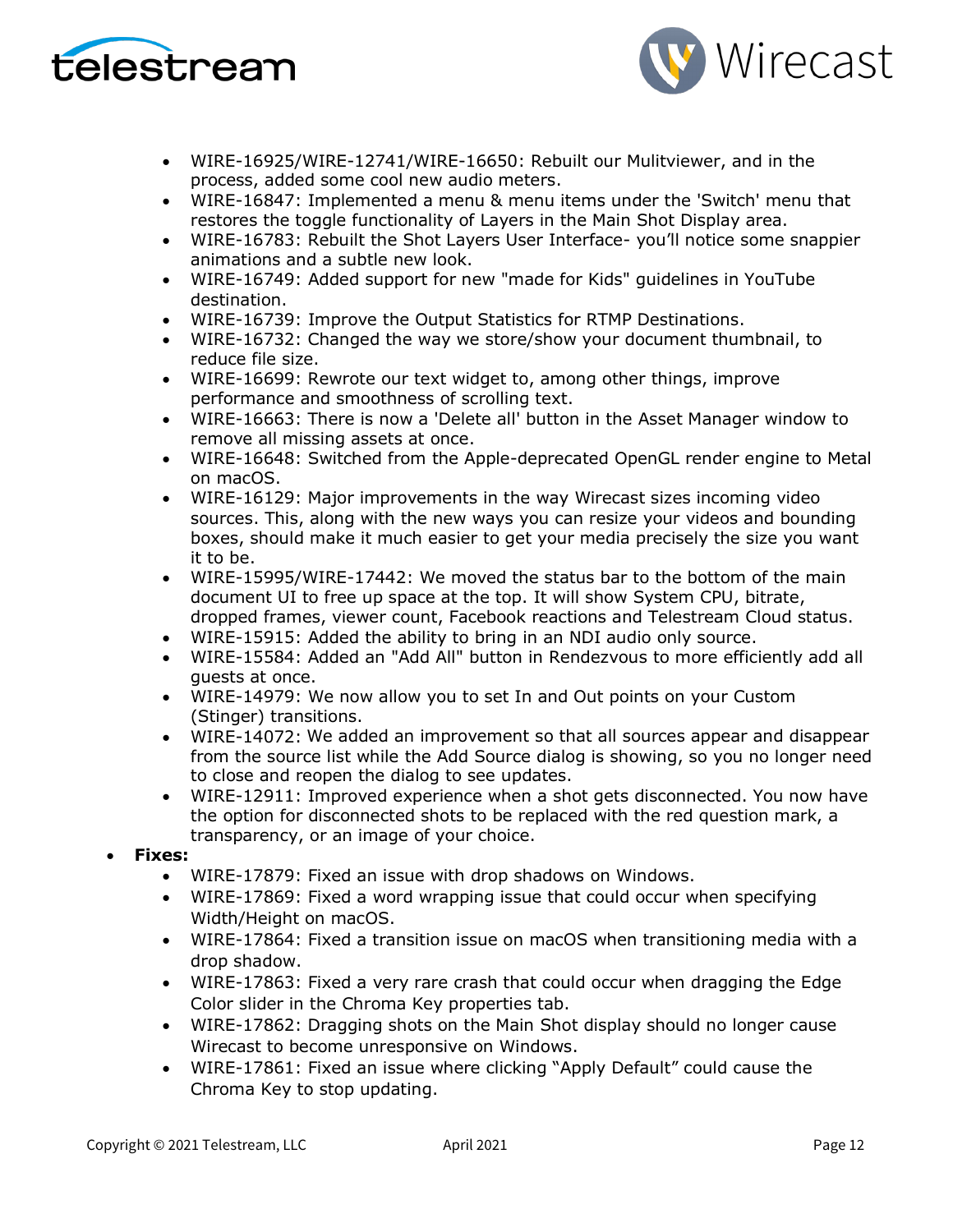



- WIRE-17855: Squashed a crash that could occur when adding a Text shot then adding a Title shot.
- WIRE-17854: Fixed a crash on that could happen when you quit Wirecast.
- WIRE-17853: The lock icon on the Shot Layer Properties was inconsistent between macOS and Windows. Not they match.
- WIRE-17881/WIRE-17849: Fixed some missing translations.
- WIRE-17845: We updated our trace log to be more useful to us in diagnosing errors.
- WIRE-17838: The Chroma Key dropper samples were not always aligned with the mouse cursor – now they are.
- WIRE-17833: Fixed a crash on macOS when saving a document if there were unused assets that were created from the Rendezvous Dashboard.
- WIRE-17826: Removed some embarrassing text use for testing only.
- WIRE-17808/ WIRE-17807: Fixed a crash that could happen when dragging JPEG directly onto Shot Layers Tab.
- WIRE-17806: Fixed another crash that could happen when switching between Playlist tab and Main Shot tab with certain legacy documents.
- WIRE-17805: Playlists were missing their thumbnail images we found them and put them back.
- WIRE-17802: Scale-to-Fit button was not doing what it was supposed to do when assets had a crop applied. Now it's behaving.
- WIRE-17796: Removed references in our User Guide to an old feature involving the ability to move between Keynote slides in Wirecast.
- WIRE-17793: We brightened display of timecode for media playback in Live you're welcome Barrie.
- WIRE-17791: Fixed an error where YouTube accounts with no upcoming events would show "Error retrieving streams from server".
- WIRE-17790: Fixed an issue with our new Chroma/Luma/Color Key where in one Beta version it was making the subject partially transparent.
- WIRE-17783: Loading Wheel no longer appears when transitioning from Clear Layer to any shot on macOS.
- WIRE-17782: Stinger Transitions are now scaled properly in the "Manage Stinger Transitions" menu.
- WIRE-17771: Improved the error message that you'd get if you previewed an event on YouTube, and then went back to Wirecast and tried to enable Auto-Start for that event.
- WIRE-17767: Cut transitions no longer have a one-frame overlap
- WIRE-17749: Fixed an issue that could cause Titler Live sources to disappear if set to auto-live
- WIRE-17746: Fixed a crash on Windows that could happen when importing images
- WIRE-17744: Now you can decorate text with a shadow AND a background
- WIRE-17742: Fixed an issue with text that could potentially corrupt memory.
- WIRE-17739: Fixed a damn memory leak on exit after selecting a layer in Preview
- WIRE-17738: Fixed a crash when switching from Playlists back to the Main Shot Layers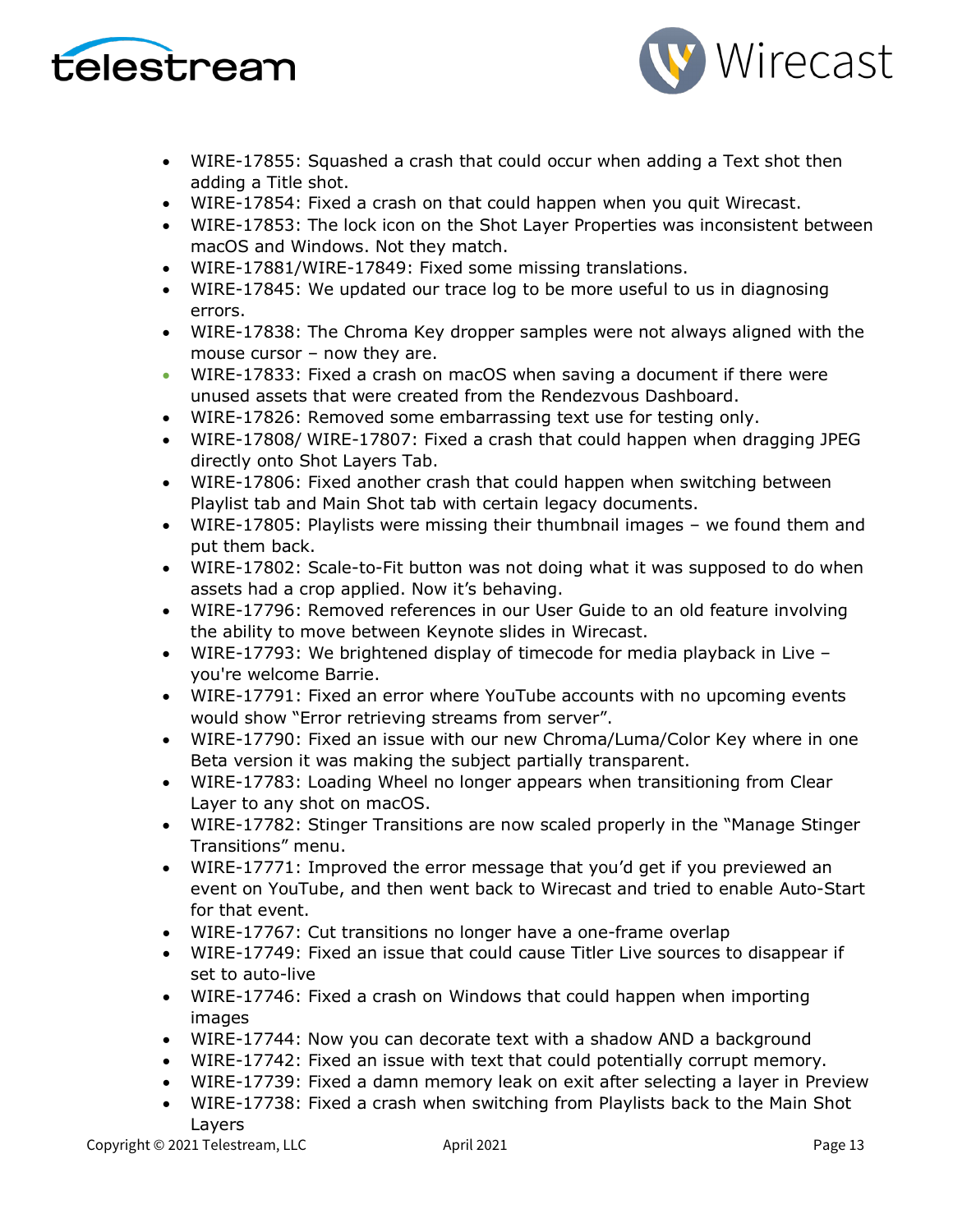



- WIRE-17735: Fixed a flicker in the lower left side of the UI
- WIRE-17734: Another leak fixed also related to clicking on empty preview
- WIRE-17732: Cleaned up our Duplicate Shot Options menu
- WIRE-17721: It was reported that Scale to Fit and Stretch to Fit were not working properly- we revamped that whole area anyway. Be sure to check that out.
- WIRE-17719: The Facetime camera is no longer defaulting to the lowest option
- WIRE-17717: Fixed an indefinite hang that happened when devices were missing
- WIRE-17716: Fixed an issue that could cause the UI to stop responding on Windows after several hours of operation
- WIRE-17715: Translated some text
- WIRE-17713: Text Justify is no longer broken
- WIRE-17111: Scaling-related fix: Rendezvous shots should no longer resize after saving and reopening
- WIRE-17710: We dropped support for macOS 10.13 and added a warning notification that you can't install if you're not on 10.14 or later.
- WIRE-17709: "Smooth" and "Cut" transitions are no longer choppy
- WIRE-17699: We increased the time we attempt to synchronize incoming audio and video sources for ISO recording - in order to handle sync better.
- WIRE-17696: Fixed an issue on Mac where certain transitions would cause all layers to transition instead of just the changed layer
- WIRE-17688: When you add a new output destination, we now don't retain the old data in the new output configuration
- WIRE-17687: Fixed an issue during long streams that cause latency to accumulate for certain Sources
- WIRE-17677: Fixed several small memory leaks on macOS.
- WIRE-17663: Fixed crash that could occur when opening the LinkedIn Login page on certain machines
- WIRE-17663: Fixed an issue that caused a crash with the LinkedIn OAuth Login page
- WIRE-17662: Output Settings sidebar was not updating when the destination was changed. Now it does.
- WIRE-17658/WIRE-17641: Fixed an issue where deleting a Playlist could cause Wirecast to enter a state where Shots could not be selected.
- WIRE-17646: If you set a delay on your Video Shot it will no longer reset itself intermittently.
- WIRE-17643: Fixed a bug where if you selected Configure Monitor and then System Audio Capture your Config Monitor selection would get reverted to your previous selection.
- WIRE-17642: Fixed a crash on Mac that could occur when you had a screen capture source
- WIRE-17640: Removed Syphon Inject from User Guide.
- WIRE-17639: Fixed a bunch of cropping issues including the Control key not working
- WIRE-17633: We've removed Syphon Frame as a Source Option. Syphon depends on the OpenGL framework, (which Apple is in the process of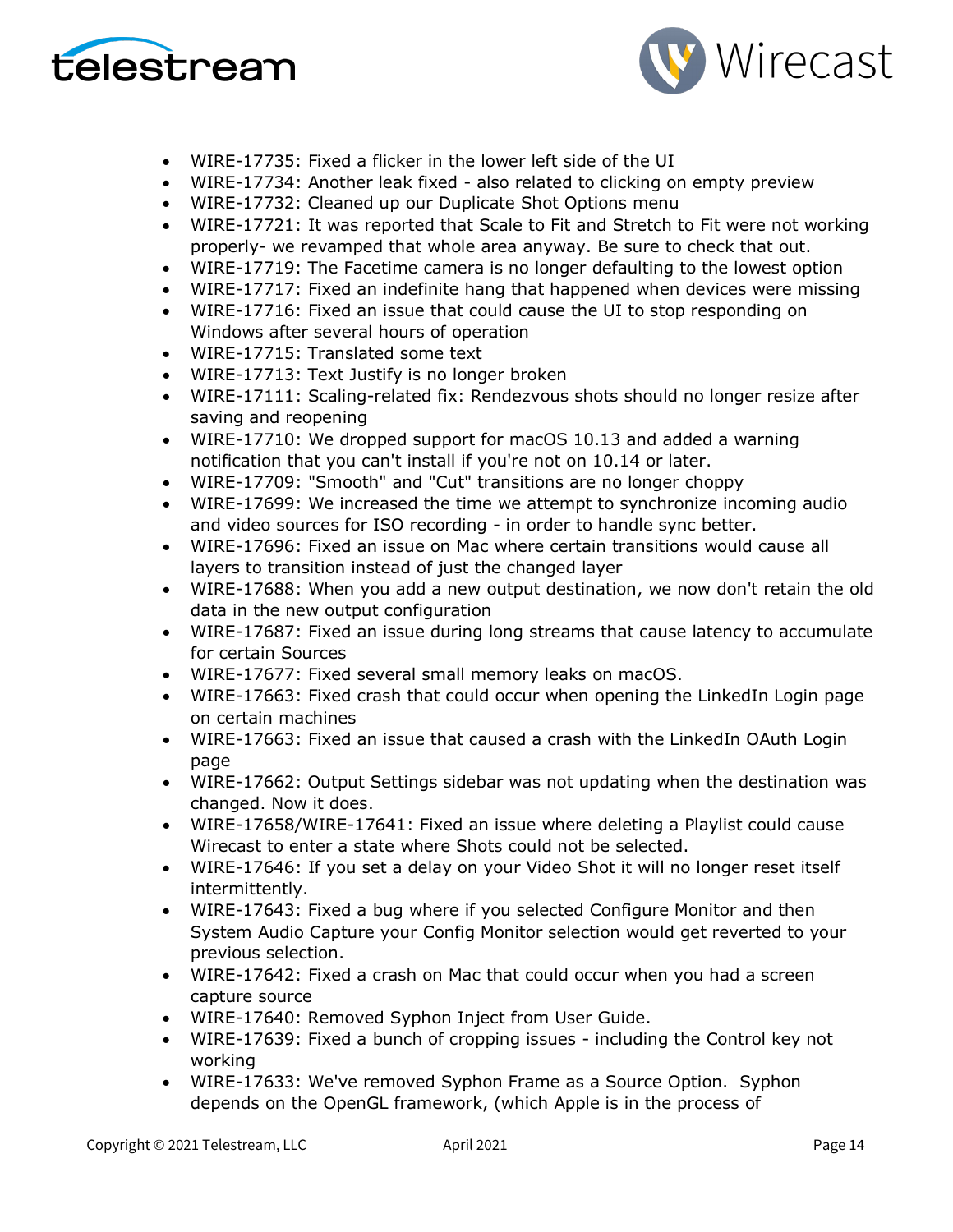



deprecating), and as of version 14.0, we've moved Wirecast to the Metal framework, which is not compatible with Syphon.

- WIRE-17630: Added a warning when you disconnect Rendezvous sources so you don't accidentally disconnect people.
- WIRE-17629: Removed use of the word "Master" in Wirecast and documentation in favor of Main Shot Bin and Main Audio Mixer.
- WIRE-17627: Fixed drop shadows being upside down on macOS.
- WIRE-17623: Fixed a YouTube authentication issue.
- WIRE-17622: The "Remove when finished" option for media playback works again.
- WIRE-17619: Minor change of text color on the clock to make it visible
- WIRE-17614: If you open your document on a screen that was smaller than the one it was created on it was opening too large to fit in window. That's been fixed.
- WIRE-17609: Fixed a minor issue that would result in Chromakey being selected when you meant to select Lumakey.
- WIRE-17608: Stinger Transitions now maintain their alpha channels
- WIRE-17605: Fixed a rare crash that could happen when a Rendezvous Guest joined a session.
- WIRE-17603/WIRE-17286/WIRE-16571: Fixed an issue that would cause capture cards to switch sources each time you rebooted your computer. See NOTE below.
- WIRE-17599: Fixed a crash that would occur when starting a Rendezvous Session when a disconnected audio source was in the Live Program Out Mix.
- WIRE-17598: Fixed a crash when changing the Solid Color sources' width or height to zero.
- WIRE-17593: Removed forced bold, italic and bold italic from fonts that don't support them.
- WIRE-17592: Fixed another rare crash on Windows.
- WIRE-17590: Teradek Sources no longer autofill Host, Port and Stream Name.
- WIRE-17588: Fixed an issue on Wirecast Gear 300 and 400 series where the capture cards could drop bits of incoming audio.
- WIRE-17587: Typefaces and typeface shadows were being cut off by bounding box - we've made some fixes to that.
- WIRE-17584: Fixed an issue on Windows where text was disappearing seemingly by evil magic
- WIRE-17580/WIRE-17578: Mattes now work again.
- WIRE-17282: Manual focus on NDI PTZ control now works.
- WIRE-17576: Fixed a crash when switching shots with certain transitions if the Rendezvous Live Output camera was set to the Document's output.
- WIRE-17574: Fixed rare crash on Windows.
- WIRE-17564: Fix rare crash when switching shots to a Rendezvous Guest that has disconnected.
- WIRE-17562: The app UI is no longer obscured on Windows when you've scaled to  $>100\%$
- WIRE-17553: Fixed rare crash that could occur when a Dynamic Destination sends Wirecast an invalid XML file.
- WIRE-17546: Fixed an issue causing a shot to flicker and video to freeze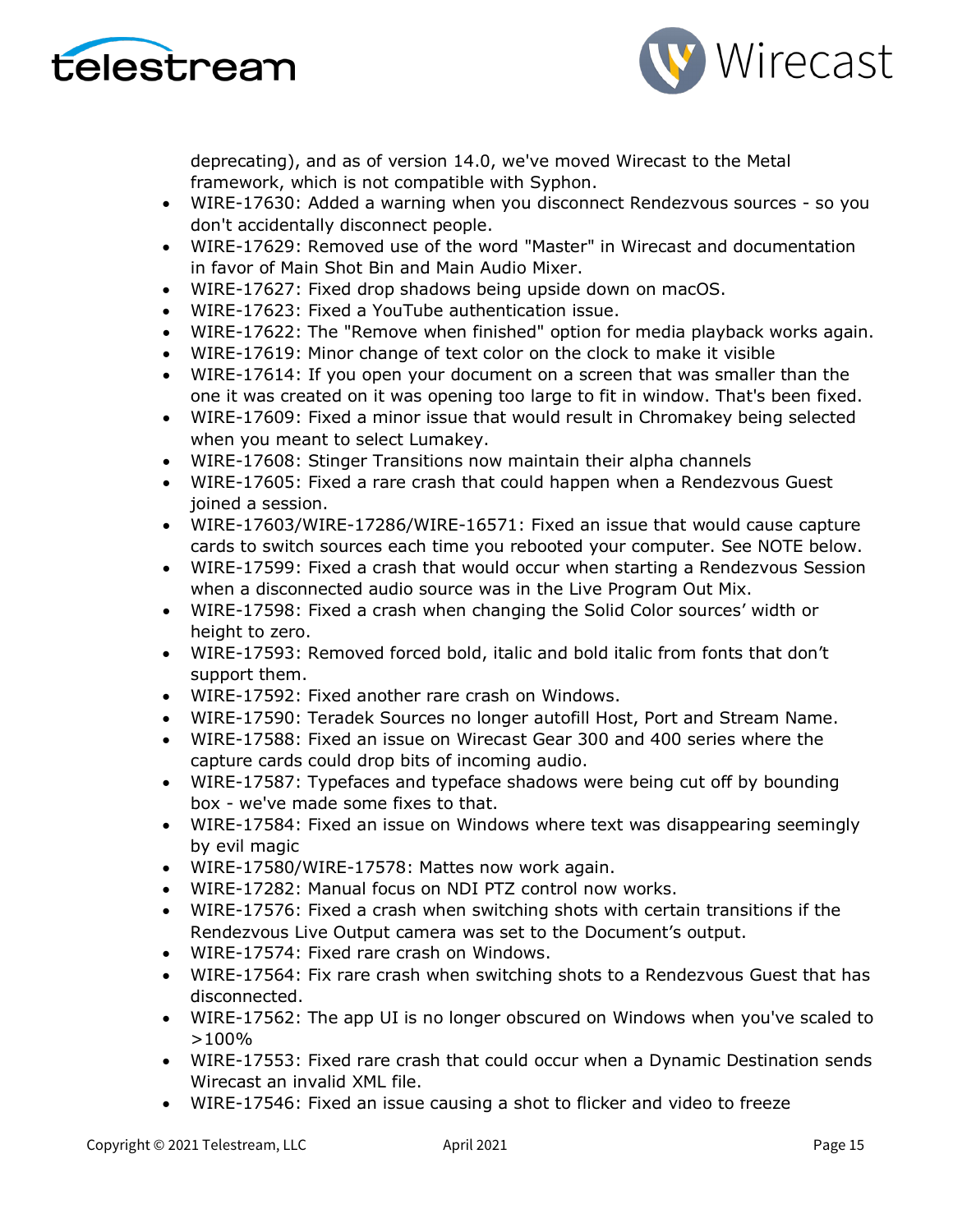



- WIRE-17537 and WIRE-16355: Fixed some audio issues when using Elgato Game Capture HD60 Pro
- WIRE-17536: More translations of text
- WIRE-17527/ WIRE-16883: Fixed rare crash at quit on macOS.
- WIRE-17525: Fixed a bug where you could inexplicably no longer manipulate shots using your mouse
- WIRE-17522: Fixed another rare lockup
- WIRE-17512: In the Audio Properties panel, it turns out changes made to the gain channel sliders were not being sent live.
- WIRE-17490: The Select Screen Region feature of Screen Capture now works again on macOS.
- WIRE-17489: Fixed a few issues with text scrolling that were known issues in Beta 1.
- WIRE-17465: Fixed an issue where output destination names would rebel, if left unnamed, and take over a name from an existing destination.
- WIRE-17463/ WIRE-17420/ WIRE-16591/ WIRE-15317: Satisfyingly, fixed a number of rare crashes that could occur when switching shots.
- WIRE-17460: Now we impose a limit (75) on the number of layers within a shot (for your own good).
- WIRE-17448: Removed Studio badges from Wirecast UI.
- WIRE-17441: Fixed a possible audio sync issue stemming from the capture cards in Wirecast Gear 300 and 400 series.
- WIRE-17440: Updated the Facebook Live API to make it possible to schedule a live event on Facebook from Wirecast again.
- WIRE-17427/WIRE-13538: Resolved a crash that could occur if you added more than 49 layers to a shot.
- WIRE-17412: Fixed a very rare hang when deleting a replay layer.
- WIRE-17408/ WIRE-17334: Fixed an issue that would let you close a document without saving some source properties settings - thus causing you to lose those settings.
- WIRE-17378/WIRE-17213: Fixed issue where your text and clock shots would suddenly go missing.
- WIRE-17373: Auto-Canvas was sometimes reporting the wrong resolution.
- WIRE-17343: Added a font face pop up to more accurately select font variations.
- WIRE-17323: Fixed a confusing error that would show a Wirecast crash error upon opening.
- WIRE-17315: The websocket connection to the server was closing unexpectedly when using a VPN service with Rendezvous. So now we add a periodic ping to keep the websocket connection alive.
- WIRE-17304: Restricted Virtual Camera to only output from one document at a time.
- WIRE-17303: Fixed a scaling issue where icons could be erroneously horizontally stretched
- WIRE-17302: Input fields in Output Settings are no longer unresponsive following a single factor authentication failure.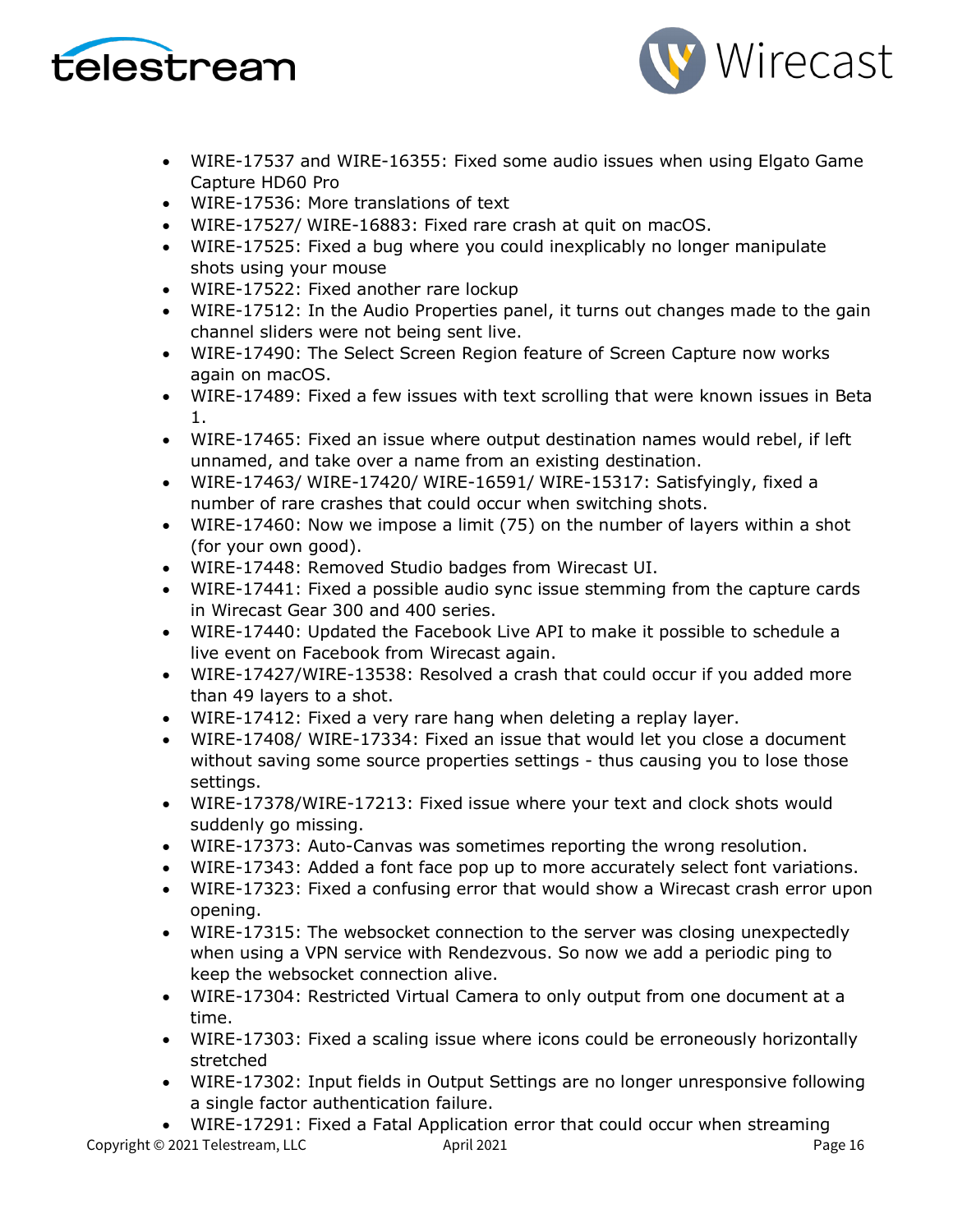



- WIRE-17279: Fixed a crash that could occur if your document freaked out and got into a state where it wasn't ready for the next action. This could occur when attempting a screen capture when an audio driver is not installed, or you have shots programmed to an Elgato StreamDeck.
- WIRE-17261/ WIRE-17174: NDI audio can now be sent joyously and distortionfree to Rendezvous participants
- WIRE-17259: Wirecast no longer fails silently when attempting to connect to a scan converter source that's larger than 8K.
- WIRE-17256: Now we don't prompt you twice to overwrite saved documents on macOS Catalina.
- WIRE-17243: Cleaned up our YouTube output settings adding better error messaging and streamlining the way you start/stop events
- WIRE-17236: Icons were incorrectly displaying mute in a browser connection when entering a Rendezvous session.
- WIRE-17226: Updated the Media File icons are the same in the Add Source dialog.
- WIRE-17216: Documentation now correctly notes that Monitor screen capture will provide a higher frame rate source than a Window screen capture.
- WIRE-17210: Fixed a minor memory leak in the YouTube Destination.
- WIRE-17201: YouTube is deprecating the StreamNow functionality. All YouTube live streams must now be done through events. So we changed some stuff related to that.
- WIRE-17196: Worked around an issue where the NDI HX app provides invalid audio timestamps when sending to Windows.
- WIRE-17192: We disabled the Facebook Speed test when streaming via Wirecast Restream since the location wasn't local and optimizations were invalid
- WIRE-17189: Emojis, and other characters are showing correctly again in Rendezvous.
- WIRE-17169: Added a notification when attempting to install on Windows 8.x. (Psst: It requires Windows 10 or higher).
- WIRE-17164: Canvas Size limitations are now enforced when using custom presets.
- WIRE-17150: If your document was saved with a layer off in a previous version of Wirecast, and opened in Wirecast 13, the layer would not appear. We found your missing layer and brought it home.
- WIRE-17148/WIRE-17075: Fixed a rare crash when running the app in the background on macOS.
- WIRE-17142: When sending live captions through our WebServices platform, certain platforms are not handling b-frames correctly resulting in garbled captions. To account for that, we added new "Cloud Captioning" encoding presets that turn b-frames off and increase bit rate (to account for inherent quality loss of turning off b-frames).
- WIRE-17278: Now your encoding preset won't spontaneously change after you create an event.
- WIRE-17133: Add documentation for sources that can be used with ISO Recording.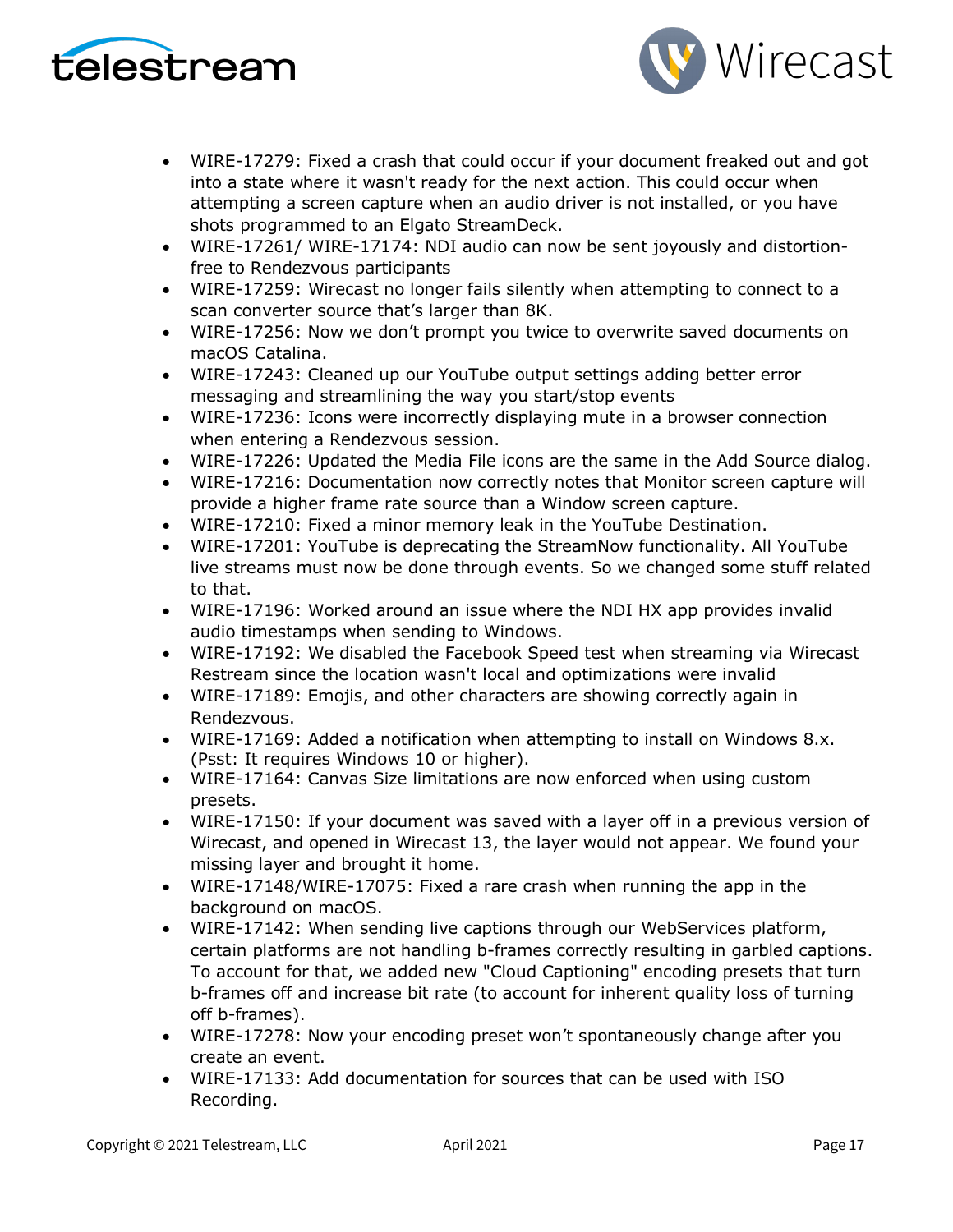



- WIRE-17126: Selected transition was not used when using Keyboard Shortcuts when AutoLive was enabled.
- WIRE-17124: Add ability to Screen Capture hardware accelerated applications on Windows 10 1903 and higher. Examples are Chrome, Firefox and Zoom.
- WIRE-17095: Improve the peak bitrate behavior of the Apple H.264 encoder. This fix only applies to macOS 10.15+.
- WIRE-17087: Fixed an error in the YouTube API caused by the reported user's region being unsupported
- WIRE-17084: Facebook recently made changes to Groups that restricts any app from accessing certain features, such as the Live API, until an admin grants access to the app. We updated our error message for this so you might actually know what it means and what to do about it.
- WIRE-17080: Increased the efficiency of data calls for Facebook scheduled events
- WIRE-17065: Fixed an issue using audio interfaces with Rendezvous on macOS.
- WIRE-17063: Improved resiliency when dealing with apps that feed us video timestamps that are off from the audio timestamps (e.g. JustWifiCam on iOS).
- WIRE-17055: Fixed a crash that could occur while setting up a YouTube event
- WIRE-16994: There were some unnecessary horizontal scroll bars on Windows that we removed. Now you won't be tempted to scroll when you can't.
- WIRE-16973: Made some under-the-hood fixes to reduce CPU on Mac
- WIRE-16963/WIRE-16904: Fixed an issue where sources on your Live and Preview would scale to 1/4 when dragging your document from one monitor to another on macOS.
- WIRE-16924: Added trace logs to improve our ability to track errors to YouTube streaming.
- WIRE-16917: Fixed issue where icons in the Main Shot Display were not handled consistently across audio sources and in some cases were not respecting the addition/removal of layers containing audio
- WIRE-16912: Fixed a horizontal misalignment of Bitrate in the Output Statistics
- WIRE-16911: Fixed horizontal alignment of Channel in the Rendezvous Audio Mixer in certain languages.
- WIRE-16910/WIRE-16905/WIRE-16903 /WIRE-16707/WIRE-16784: Fixed a variety of missing translations.
- WIRE-16908: Made our error message more understandable if you were to select Live Captions without having Telestream Cloud Settings selected.
- WIRE-16907/WIRE-16826: Fixed a couple of error messages that were displaying incorrectly, especially when in dark mode.
- WIRE-16906: Fixed text overflow in the Keyboard Shortcuts Preferences Pane in certain languages.
- WIRE-16869: Made some changes to the YouTube destination to more elegantly handle accounts that don't have pre-existing events
- WIRE-16835: Fixed the layout of our Support Assistant in several languages.
- WIRE-16825: Fixed a rare hang when exiting to Multiviewer while ingesting a BlackMagic source.
- WIRE-16820: Added CPU data to the trace log on exit.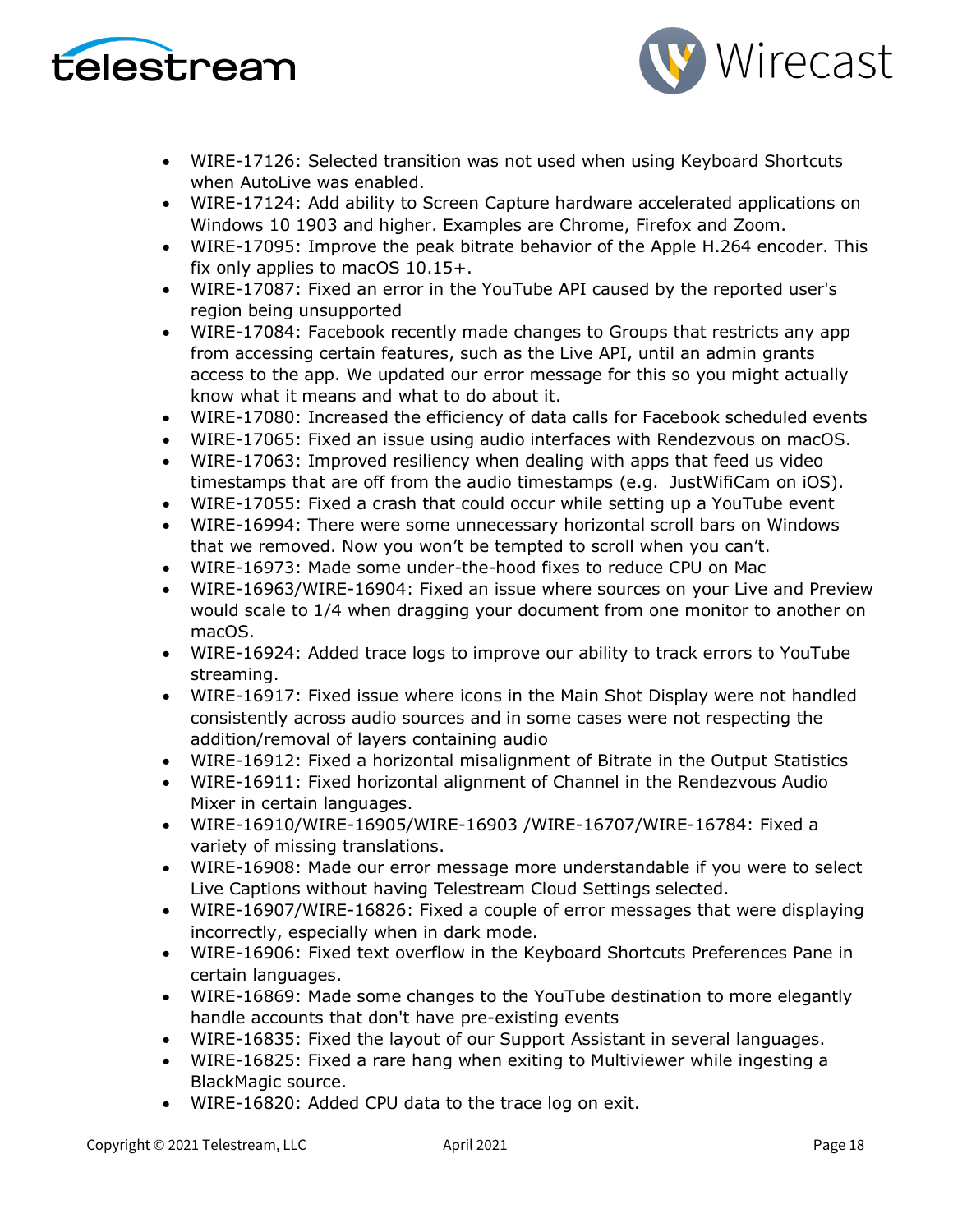



- WIRE-16811: Added a manual configuration option for audio sample rate that will let you pick the value that matches your incoming source. (Note: you can only configure the audio sample rate when automatic format detection is disabled. We do this to prevent people (we won't name names) who don't know what they're doing, to set it to 196kHz - because they may think bigger is better - and then call support or get stuck because they don't understand what's happening. So, yeah. We're restricting this for your own good. When format detection is enabled, we assume the audio is 48 kHz.)
- WIRE-16799: Crash when declining a macOS prompt to install Osaka font.
- WIRE-16779: Fixed a crash that would occur when stopping two live streams to Twitter/Periscope.
- WIRE-16778: Fixed an issue playing audio from WASAPI devices.
- WIRE-16776: We've taken some extraordinary measures to ensure that web stream sources stay connected and don't freeze in Wirecast - even if they restart, end, enter an error state or we stop receiving data for any number of reasons. We now try our darnedest to reconnect.
- WIRE-16768: Output Settings UI has some minor alignment issues on macOS.
- WIRE-16763: Fixed a crash that could occur if you had a hotkey with no name, and you right-clicked a shot.
- WIRE-16762: Fixed an issue that could occur when using a source that produces JPEG frames, on a computer that is not fast enough to decode them in real-time. The result was a backlog of frames that would cause the source's video to be delayed and out of sync with any live audio. (This could've also happened when deinterlacing video from a task source (though less likely since deinterlacing is relatively quick).
- WIRE-16760: Wirecast was trying to use deselected/unused output destinations when Live Captions was selected. It won't do that anymore.
- WIRE-16747: Fixed our copyright date in the About window.
- WIRE-16745: Flash is dead. We're not going to warn you that it's not installed anymore.
- WIRE-16713: Reconfigured NDI Output to avoid "clocking" the output which was intended to help file-based outputs but effectively slowed down real-time sources, resulting in for example, dropped frames at 1080p60.
- WIRE-16694: Reconfigured NDI Output, which effectively improved several issues- one of which was an observed A/V sync issue on NDI Out.
- WIRE-16684: Fixed an issue that cause no video from the Logitech B910 when using Motion JPEG.
- WIRE-16643: The option to move a shot from a Playlist back to the Main Shot list… is back.
- WIRE-16627: Fixed an issue where Scheduled Events in YouTube were going live immediately.
- WIRE-16613: Restored the ability for keyboard navigation in dialog boxes on macOS.
- WIRE-16611: The Source Properties Panel is now labeled with the type of source
- WIRE-16588: Fixed some artifacts that could appear when interacting with your document.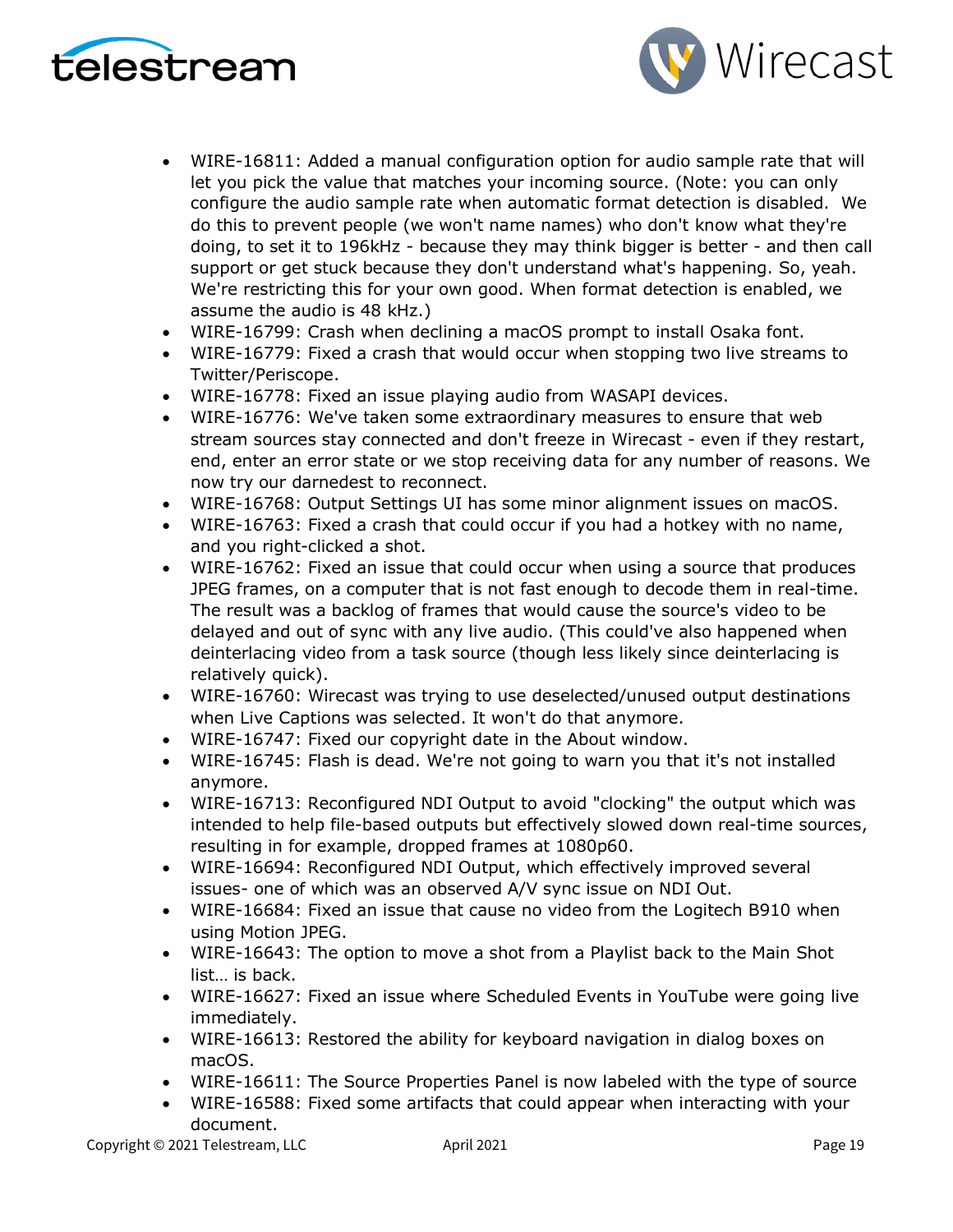



- WIRE-16457/ WIRE-15874: Implemented auto-reconnect for webstream sources if they unexpectedly disconnect
- WIRE-16424: Wirecast no longer crashes when Windows Defender's Controlled Folder Access is enabled
- WIRE-16306: Fixed an issue where you could drop frames after enabling Chroma Key.
- WIRE-16237: Fixed an issue that would cause NVENC encoding to fail on certain laptops with dual GPUs.
- WIRE-16124: Another scaling-related fix: Certain templates are no longer skewed
- WIRE-16020: Fixed it so that frames are no longer being dropped on certain transitions.
- WIRE-15781: Now, modifying the canvas size does not cause the Multiviewer to stop updating.
- WIRE-15729: Now, when an ISO/replay recording's source becomes unavailable, the recording stops and must be manually restarted. User is informed of the stoppage via the status bar.
- WIRE-15632: Beta: Enabled multi-bitrate adjustments in webstream sources for better quality.
- WIRE-15586: Fixed an issue that could cause latency to accumulate for certain Sources if they were in a playlist in the live canvas.
- WIRE-15483: Fixed an audio popping issue when using Blackmagic source.
- WIRE-15296: Fixed a doozie that caused Skype NDI sources to randomly resize.
- WIRE-15217: Fixed an issue on Mac where Chroma key was not being applied correctly to media files.
- WIRE-15213: Fixed an issue on Windows where you'd see flickering the first time you added Chroma Key to media file.
- WIRE-15091: Adding a video clip to a Playlist causes the Scrubber Bar to remain indefinitely.
- WIRE-14983: Fix very rare crash that could occur when activating a license on Windows.
- WIRE-14633: Users are now prompted to install the Telestream Audio driver when adding a System Audio Capture shot on macOS.
- WIRE-14511: We now require a subject to be entered in order to submit zip support file. Our Support department thanks you for that.
- WIRE-14453: A longstanding issue fixed with all our scaling fixes Sources should no longer need to be rescaled when added to a document.
- WIRE-14277: Duplicate sources no longer show when adding an iOS camera source.
- WIRE-13376: Now we update the Rendezvous Dashboard device list when a device is removed or reconnected
- WIRE-12047: Updated the names of some of the properties for text shadow for more clarity.
- WIRE-11406: Completely rewrote our text widget, which has greatly improved the quality of text scrolling.
- WIRE-6042: Now we provide a warning in output settings if folder you're trying to save to doesn't exist.